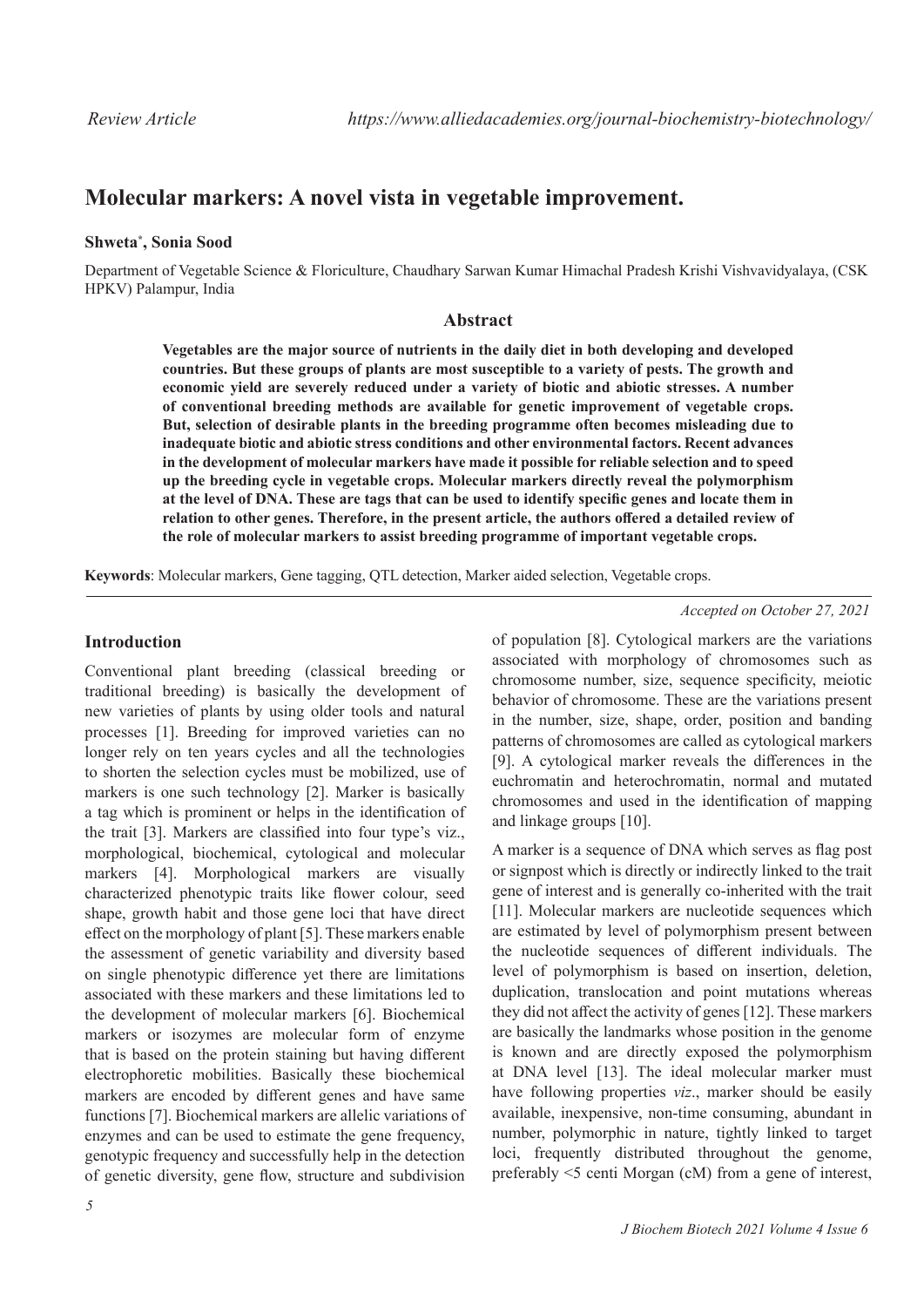indiscriminating, easily reproducible, multiallelic, easy to operate, neutral phenotypically and co-dominant [14]. The occurrence of different molecular techniques and different principles and methodologies need cautious deliberation in choosing one or more of such marker types [15]. DNA markers are advantageous and beneficial to use as they are efficiently used in the detection of presence or absence of allelic variation in the genes associated with the trait of interest and tremendously increased the precision and accuracy [16]. The theoretical benefits of utilizing DNA markers, the potent value of genetic linkage construction maps and direct selection was first reported about eighty years ago in crop improvement [17]. Nowa-days more efficient molecular markers systems that are inexpensive and involves better detection systems are being developed [18]. Molecular marks were divided into many groups on the basis of mode of their gene action (dominant or co-dominant markers), method of detection (hybridization based molecular markers or PCR based markers) and method of transmission (maternal organelle inheritance, paternal organelle inheritance, biparental nuclear inheritance or maternal nuclear inheritance [19]. Molecular marker were proven to be the most effective and efficient tool in the genetic variation evaluation and in clarification of genetic relationships within and among species [20]. So, the use of molecular genetics or molecular/DNA markers in detecting the DNA differences of single plant has many applications in vegetable crops improvement [21]. Various types of molecular markers have been reported till date and discussed in Table 1.

#### **Literature Review**

### *Advantages and disadvantages of molecular markers*

The first big size efforts to produce genetic maps were performed mainly by using RFLP markers, the best known genetic markers at the time [22,23]. Molecular markers are advantageous over morphological and biochemical markers as they have high reproducibility, detect coupling phase of DNA, show co dominant alleles and easily estimate the linked trait to the gene of interest in both homozygous and heterozygous individuals [24]. The major disadvantage of utilizing molecular marker is that they are highly expensive, labor intensive, time consuming and requires higher amount of maximum molecular weight DNA [25]. There are several advantages and disadvantages of different types of molecular marker that are discussed in detail (Table 2).

### *Applications of molecular markers in vegetable crops improvement*

There are several applications of molecular markers that aid in improvement of vegetable crops viz., (i) assessment of genetic diversity (ii) gene tagging (iii) DNA fingerprinting for varietal identification (iv) Detection of Quantitative Trait Loci (QTLs) (v) Marker Assisted Selection (MAS) for traits of interest [26].

**Assessment of genetic diversity:** Recent advancements in the field of molecular markers and genome sequencing offer a great and potential opportunity to examine the genetic diversity in a large number of germplasm [27]. Molecular markers have been proven as an efficient tool for the assessment of genetic diversity in a very wide range of plant species. This tool is of direct use to plant breeders as it showed the adaption, performance and agronomic qualities of the germplasm [28]. This information gives an idea about the overall genetic range of germplasm of the crops and plant breeders can effectively utilize the germplasm particularly to the unique genes and search aspects [29]. Assessment of genetic diversity is very helpful in the study of evolution of plants, their comparative genomics and helps to understand the structure of different populations [30]. Molecular markers now days have been successfully used for the evaluation of genetic diversity and the classification of the genetic material [31]. Many researchers have reported to use molecular markers to assess genetic diversity in various vegetable crops (Table 3).

*Table 1. Various types of molecular markers.*

| S.No.        | Name of marker                                  | <b>Full form</b>                         |                         |  |  |  |  |  |
|--------------|-------------------------------------------------|------------------------------------------|-------------------------|--|--|--|--|--|
|              | <b>PCR/Hybridization based molecular marker</b> |                                          |                         |  |  |  |  |  |
| $\mathbf{1}$ | <b>RFLP</b>                                     | Restriction fragment length polymorphism | Botstein et al., 1980   |  |  |  |  |  |
|              |                                                 | <b>PCR</b> based molecular marker        |                         |  |  |  |  |  |
| 1.           | RAPD                                            | Random amplified polymorphic DNA         | Williams et al., 1990   |  |  |  |  |  |
| 2.           | AFLP                                            | Amplified fragment length polymorphism   | Vos et al., 1995        |  |  |  |  |  |
|              |                                                 |                                          | Kumar et al., 2003      |  |  |  |  |  |
| 3.           | <b>SSR</b>                                      | Simple sequence repeats                  | Hearne et al., 1992     |  |  |  |  |  |
| 4.           | <b>ISSR</b>                                     | Inter simple sequence repeat             | Reddy et al., 2002      |  |  |  |  |  |
| 5.           | <b>SNP</b>                                      | Single nucleotide polymorphisms          | Kumar et al., 2012      |  |  |  |  |  |
| 6.           | <b>STS</b>                                      | Sequence tagged site                     | Fukuoka et al., 1994    |  |  |  |  |  |
| 7.           | <b>EST</b>                                      | Expressed sequence tags                  | Pashley et al., 2006    |  |  |  |  |  |
| 8.           | <b>SCAR</b>                                     | Sequence characterized amplified region  | Feng et al., 2018       |  |  |  |  |  |
| 9.           | CAPS                                            | Cleaved amplified polymorphism sequence  | Lyamichev et al., 1993  |  |  |  |  |  |
| 10.          | ALP                                             | Amplicon length polymorphism             | Ghareyazei et al., 1995 |  |  |  |  |  |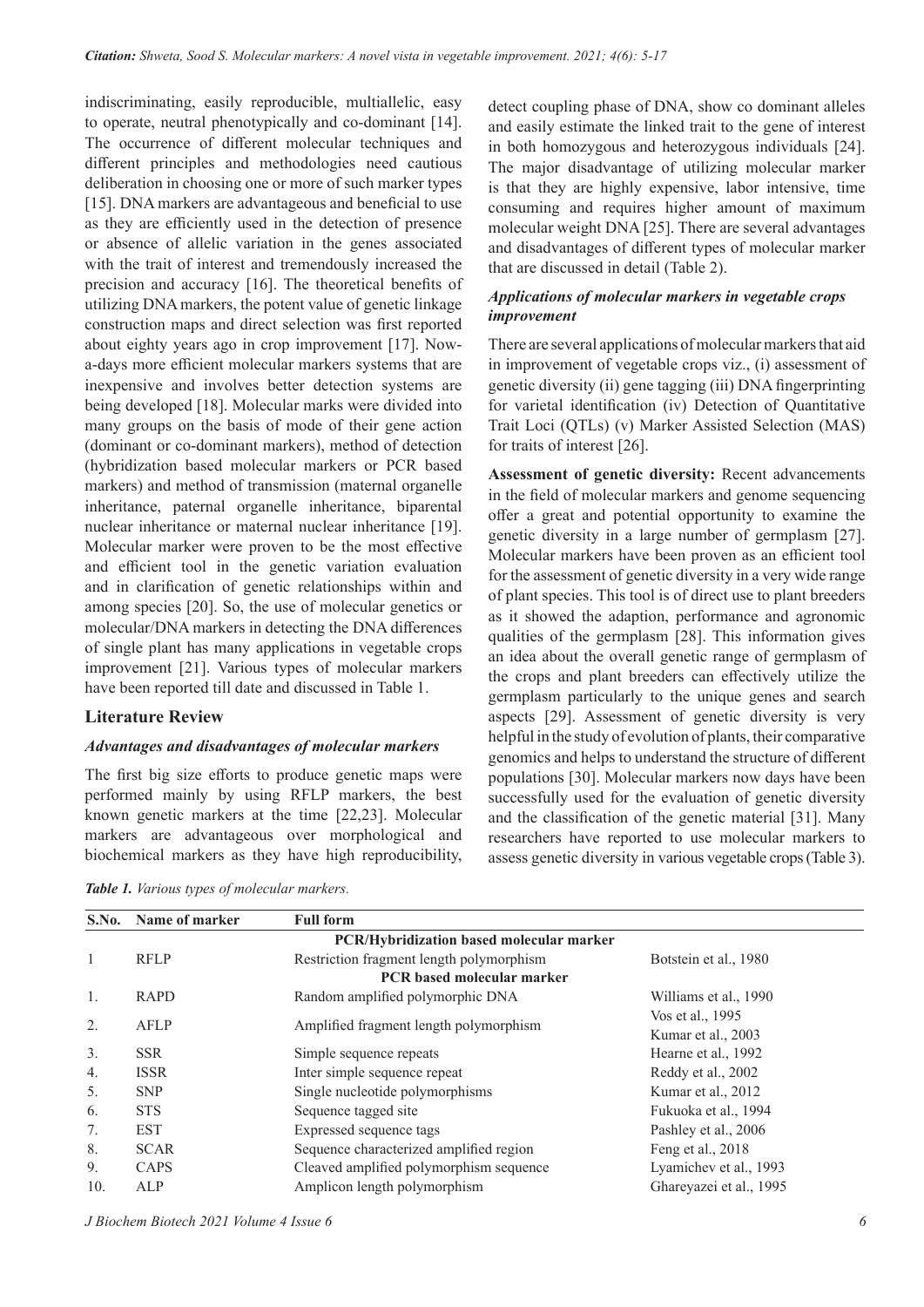| 11. | <b>SSCP</b> | Single-strand conformation polymorphism           | Orita et al., 1989             |
|-----|-------------|---------------------------------------------------|--------------------------------|
| 12. | <b>SSLP</b> | Minisatellite simple sequence length polymorphism | Jarmen and Wells, 1989         |
| 13. | <b>SSLP</b> | Microsatellite simple sequence length             | Saghai et al., 1994            |
| 14. | AP-PCR      | Arbitrarily-primed PCR                            | McClelland and Welsh, 1994     |
| 15. | AS-PCR      | Allele specific PCR                               | Sarkar et al., 1990            |
| 16. | DAF         | DNA amplification finger printing                 | Caetano-Anolles et al., 1991   |
| 17. | <b>SRAP</b> | Sequence-related amplified polymorphism           | Robarts and Wolfe et al., 2014 |
| 18. | DarT        | Diversity Array Technologies                      | Jing et al., 2009              |
| 19. | Transposon  | Retrotransposons                                  | Han, 2010                      |
| 20. | ScoT        | Start codon targeted                              | Zhang et al., 2015             |
| 21. | <b>DAMD</b> | Direct amplified minisatellite DNA                | Somers and Demmon, 2002        |
| 22. | InDels      | Insertion or deletion of bases in the genome      | Guo et al., 2019               |

*Table 2. Advantages and disadvantages of different molecular markers.*

|    | S. No. Marker | <b>Advantages</b>                        | <b>Disadvantages</b>                                | Reference (s)                |
|----|---------------|------------------------------------------|-----------------------------------------------------|------------------------------|
|    |               | Highly reproducible                      | Time consuming                                      | Beckmann and Soller,<br>1986 |
|    |               | Robust and reliable                      | Expensive                                           | Tanksley et al., 1989        |
| 1. | <b>RFLP</b>   | Locus specific                           | High quality of pure DNA needed Mishra et al., 2014 |                              |
|    |               | Co-dominant                              | Limited polymorphism                                |                              |
|    |               | Transferable across the population       | Not amenable for automation                         |                              |
|    |               | No need of prior sequence information    |                                                     |                              |
|    |               | Easy to use                              | Not locus specific                                  | Demeke et al., 1997          |
|    |               | Quick and simple                         | Dominant marker                                     | Jiang, 2013                  |
| 2. | <b>RAPD</b>   | Inexpensive                              | Low reproducibility                                 |                              |
|    |               | Polymorphic                              | Generally not transferrable                         |                              |
|    |               | Small quantity of DNA required           | Highly purified DNA is required                     |                              |
|    |               | Reliable                                 | Dominant marker                                     | Blears et al., 1998          |
|    |               | High reproducibility                     | Complicated methodology                             | Ridout and Donini, 1999      |
| 3. | <b>AFLP</b>   | Highly polymorphic                       | High quality and quantity of DNA<br>required        |                              |
|    |               | More informative                         |                                                     |                              |
|    |               | Provide good genome coverage             |                                                     |                              |
|    |               | Co dominant marker                       | Developmental cost is high                          | Provan et al., 2001          |
|    |               | High reproducibility                     | Time consuming and laborious                        | Zane et al., 2002            |
|    |               | Robust and reliable                      | Polyacrylamide electrophoresis is<br>required       | Kalia et al., 2011           |
| 4. | <b>SSR</b>    | Locus specific                           | Presence of more null alleles                       |                              |
|    |               | Transferable across the population       | Occurrence of homoplasy                             |                              |
|    |               | Less quantity of DNA is required         |                                                     |                              |
|    |               | Amenable for automation and technically  |                                                     |                              |
|    |               | simple                                   |                                                     |                              |
|    |               | Highly polymorphic                       | Low reproducibility                                 | Dirlewanger et al., 1998     |
| 5. | <b>ISSR</b>   | Simple and easy to use                   | Pure DNA is required                                | Moreno et al., 1998          |
|    |               | No need of prior sequence information    | Generally not transferable                          | Arcade et al., 2000          |
|    |               |                                          | Fragment are not same sized                         | $Ng$ and Tan, 2015           |
|    |               | Cost effective                           |                                                     |                              |
|    |               | Co-dominant marker                       |                                                     |                              |
| 6. | <b>SNP</b>    | High reproducibility                     | Developmental cost is high                          | Jiang, 2013                  |
|    |               | Widely distributed throughout genome     |                                                     |                              |
|    |               | No need of prior sequence information    |                                                     |                              |
|    |               | Co-dominant marker                       |                                                     |                              |
|    |               | Highly reproducible, robust and reliable | Marker development is limited                       |                              |
| 7. | <b>EST</b>    | High degree of sequence conservation     | to species for which sequencing                     | Cato et al., 2001            |
|    |               | Enable a transfer of linkage information | database already exist                              |                              |
|    |               | between species                          |                                                     |                              |
|    |               | Simple                                   | Dominant marker                                     | Li et al., 2001              |
| 8. | <b>SRAP</b>   | Easy to use                              | Moderate to high throughput ratio Uzun et al., 2009 |                              |
|    |               | Easy isolation of bands                  |                                                     |                              |
|    |               | Reliable                                 |                                                     |                              |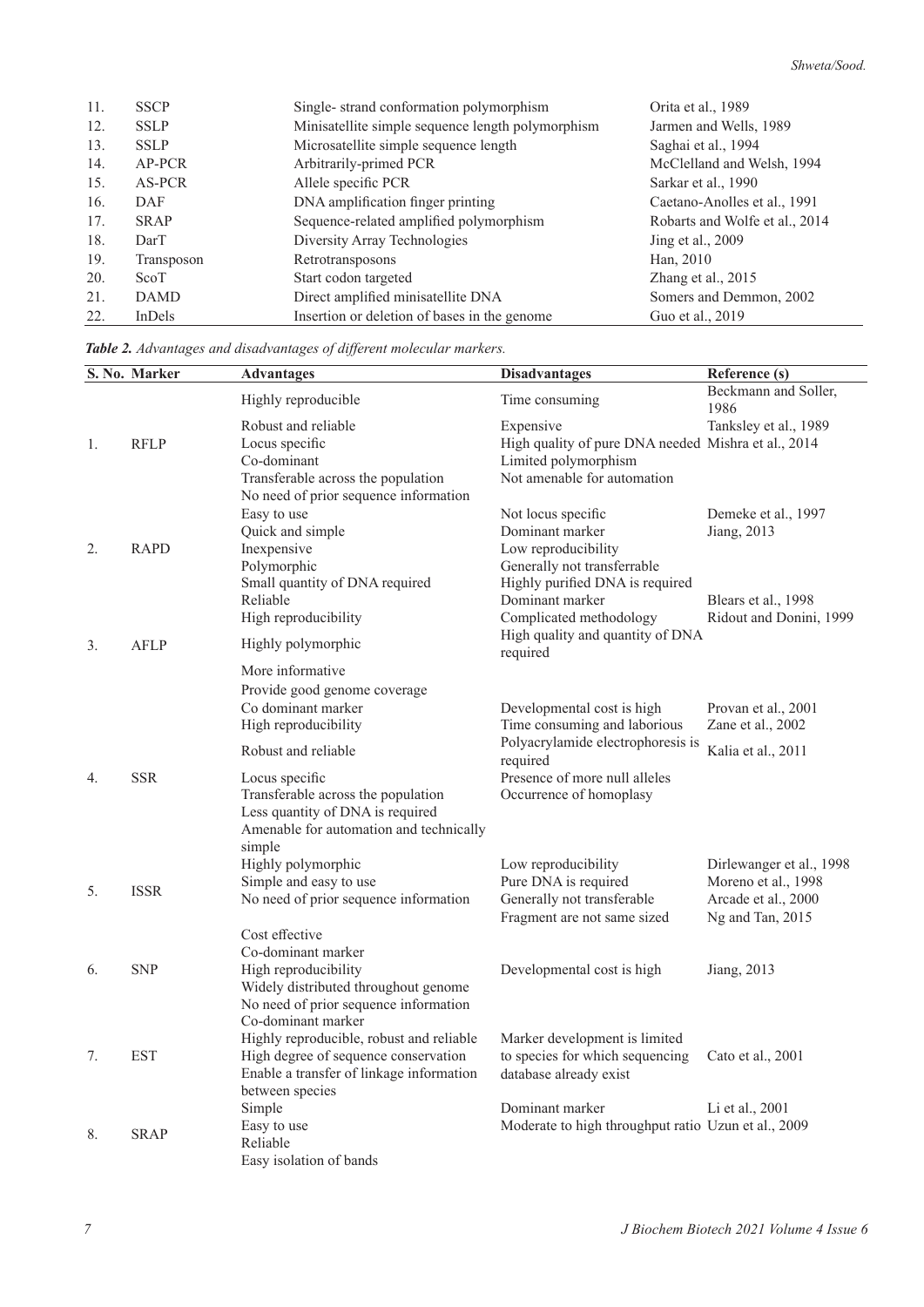| 9.  | DarT             | Cost-effective<br>High reproducibility<br>Highly polymorphic<br>High throughput<br>Prior sequence information not needed | Dominant marker<br>Developmental cost is high | Jaccoud et al., 2001<br>Wenzl et al., 2004                         |
|-----|------------------|--------------------------------------------------------------------------------------------------------------------------|-----------------------------------------------|--------------------------------------------------------------------|
| 10. | Retrotransposons | Simple<br>Easy to use<br>High reproducibility<br>No need of prior sequence information                                   | Dominant marker                               | Kalender et al., 1999<br>Kalender et al., 2011<br>Roy et al., 2015 |

*Table 3. Molecular markers for genetic diversity in different vegetable crops.*

| S.No. | $\overline{\text{Crop}}$ | Molecular marker            | <b>Traits improved</b>                                                                                             | Reference (s)                              |
|-------|--------------------------|-----------------------------|--------------------------------------------------------------------------------------------------------------------|--------------------------------------------|
|       |                          | RAPD and ISSR               | Genetic divergence and high yield of genotypes under                                                               | El-Mansy et al., 2021                      |
|       |                          |                             | high temperature                                                                                                   |                                            |
|       |                          | <b>ISSR</b><br>SSR and SCAR | Genetic diversity and genetic variability<br>Genetic diversity and resistance against fungal diseases              | Vargas et al., 2020<br>Gonias et al., 2019 |
|       |                          | <b>RAPD</b>                 | Genetic diversity                                                                                                  | Herison et al., 2018                       |
|       |                          |                             | Genetic diversity and genetic relationships among                                                                  | Kiani and Siahchehreh,                     |
| 1.    | Tomato                   | <b>ISSR</b>                 | varieties                                                                                                          | 2018                                       |
|       |                          | <b>SRAP</b>                 | Genetic variation and genetic diversity                                                                            | Shaye et al., 2018                         |
|       |                          | <b>SSR</b>                  | Genetic diversity and morphological variation                                                                      | Kaushal et al., 2017                       |
|       |                          | <b>SSR</b>                  | Genetic variation and genetic diversity studies                                                                    | Benor et al., 2008                         |
|       |                          | RAPD                        | Genetic variation                                                                                                  | Archak et al., 2002                        |
|       |                          | RAPD<br><b>SSR</b>          | Genetic diversity<br>Genetic diversity and population structure                                                    | Villand et al., 1998                       |
|       |                          | <b>RAPD</b>                 | Genetic diversity                                                                                                  | Liu et al., 2018<br>Sultana et al., 2018   |
|       |                          |                             | Genetic diversity, molecular characterization and genetic                                                          |                                            |
| 2     | <b>Brinjal</b>           | <b>RAPD</b>                 | variation                                                                                                          | Ansari and Singh, 2013                     |
|       |                          | RAPD and SSR                | Genetic variation and genetic diversity                                                                            | Verma et al., 2012                         |
|       |                          | EST-SSR                     | Genetic diversity and evolutionary relationships analysis                                                          | Tumbilen et al., 2011                      |
|       |                          | RAPD and SSR                | Molecular characterization and genetic variation                                                                   | Demir et al., 2010                         |
|       |                          | <b>SSR</b>                  | Genetic variability and genetic diversity                                                                          | Sharmin et al., 2018                       |
|       |                          | <b>ISSR</b>                 | Genetic diversity, level of polymorphism and potential of                                                          | Thuy et el., 2016                          |
|       |                          |                             | digital fingerprinting                                                                                             |                                            |
| 3     | Chilli                   | <b>AFLP</b>                 | Genetic diversity, genetic studies and identification of                                                           | Krishnamurthy et al., 2015                 |
|       |                          | <b>SSR</b>                  | chilli genotypes<br>DNA fingerprinting and genetic diversity analysis                                              | Hossain et al., 2014                       |
|       |                          | <b>RAPD</b>                 | Genetic diversity and level of polymorphism                                                                        | Bahurupe et al., 2013                      |
|       |                          | SSR and SNP                 | Wide genetic variability and genetic diversity                                                                     | Yumnam et al., 2012                        |
|       |                          | <b>RAPD</b>                 | Genetic diversity                                                                                                  | Makari et al., 2009                        |
|       |                          | SCoT and DAMD               | Genetic diversity, genetic structure and estimate of gene                                                          |                                            |
|       |                          |                             | flow                                                                                                               | Igwe et al., 2019                          |
|       |                          | <b>SSR</b>                  | Pungency characterization, population structure, genetic                                                           | Jesus et al., 2019                         |
| 4     | Capsicum                 |                             | diversity                                                                                                          |                                            |
|       |                          | Microsatellite and          | Genetic diversity and anthracnose resistance                                                                       | Nugroho et al., 2019                       |
|       |                          | InDel                       |                                                                                                                    |                                            |
|       |                          | <b>SSR</b>                  | Genetic diversity, genetic relationships and population                                                            | Xiao-min et al., 2016                      |
|       |                          | <b>SSR</b>                  | structure improvement<br>Genetic diversity and population structure                                                | Lee et al., $2021$                         |
|       |                          | <b>SSR</b>                  | Genetic diversity, DNA fingerprinting and molecular                                                                |                                            |
|       |                          |                             | variance                                                                                                           | La Cruz et al., 2020                       |
|       |                          | <b>SSR</b>                  | Genetic diversity and level of polymorphism                                                                        | Singh et al., 2020                         |
|       |                          |                             | Genetic diversity, genetic variation, evolutionary                                                                 |                                            |
|       |                          | SSR and RAPD                | relatedness, genetic relationships and molecular                                                                   | Kapuria et al., 2019                       |
|       |                          |                             | characterization                                                                                                   |                                            |
| 5     | Potato                   | <b>SSR</b>                  | Genetic diversity, DNA fingerprinting and detect genetic                                                           | Tillault and Yevtushenko,                  |
|       |                          |                             | differences                                                                                                        | 2019                                       |
|       |                          | <b>SSR</b>                  | Evaluation of genetic diversity and population structure<br>Genetic diversity and genetic relationships within and | Wang et al., 2019                          |
|       |                          | <b>EST-SSR</b>              | among potatoes from different geographical regions                                                                 | Salimi et al., 2016                        |
|       |                          |                             | Genetic diversity, resistance to bacterial wilt, potato virus                                                      |                                            |
|       |                          | <b>SSR</b>                  | Y and low chilling temperature                                                                                     | Carputo et al., 2013                       |
|       |                          | SSR and RAPD                | Genetic diversity and cultivar identification                                                                      | Rocha et al., 2010                         |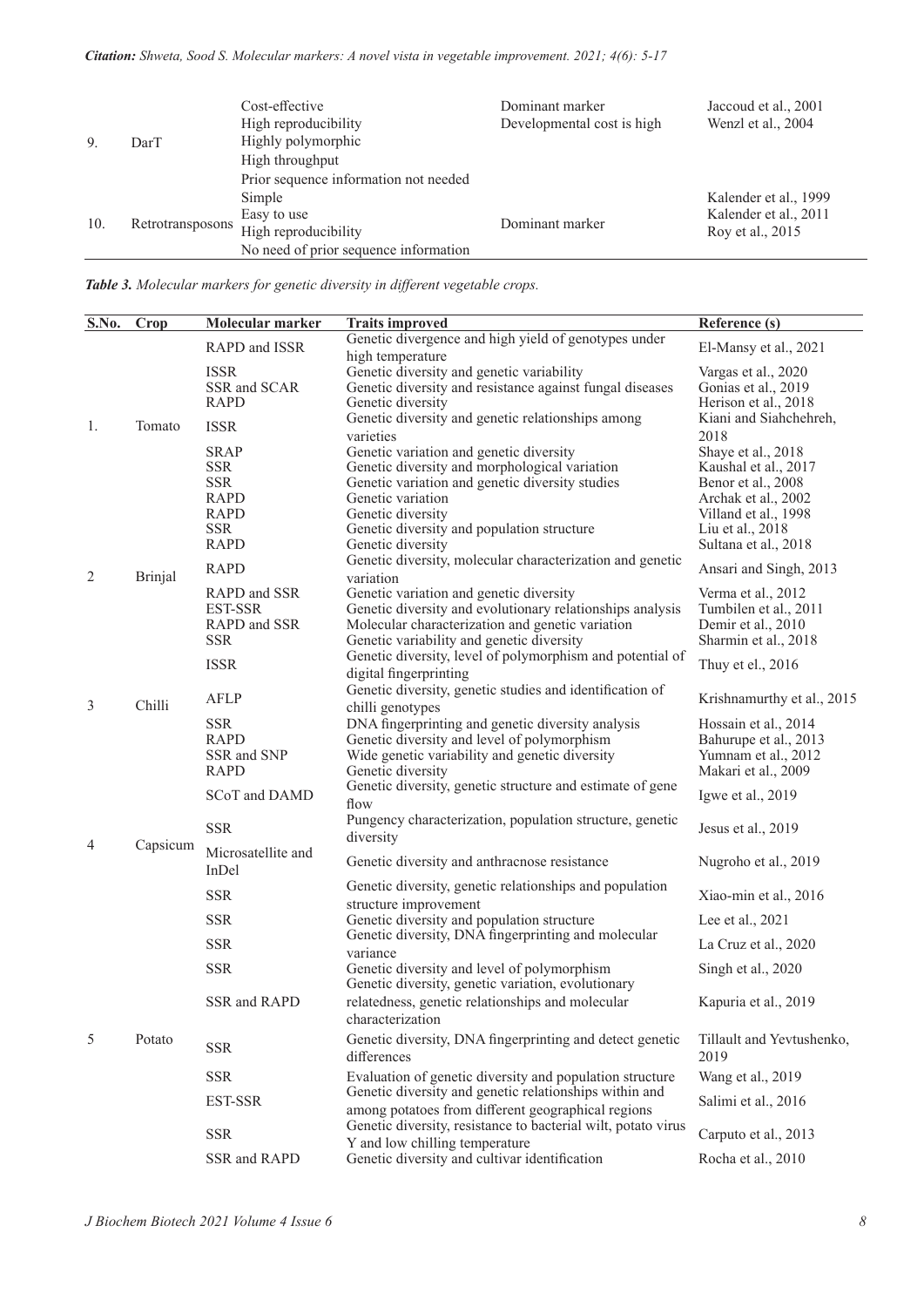|   |      | AFLP         | Genetic diversity, genetic variability and level of<br>polymorphism | Massucato et al., 2020     |
|---|------|--------------|---------------------------------------------------------------------|----------------------------|
|   |      | AFLP         | Genetic and phenotypic diversity                                    | Muhanad et al., 2018       |
|   |      | SSR and RAPD | Genetic diversity and yellow vein mosaic virus resistance           | Patel et al., 2018         |
|   | Okra | <b>SSR</b>   | Genetic diversity and genetic variation                             | Kumar et al., 2016         |
| 6 |      | <b>SSR</b>   | Genetic diversity and genetic relationships among<br>cultivars      | Fougat et al., 2015        |
|   |      | AFLP         | Genetic diversity and genetic heterogeneity                         | Kyriakopoulou et al., 2014 |
|   |      | <b>ISSR</b>  | Genetic diversity and differentiation                               | Yuan et al., 2014          |
|   |      | RAPD         | Genetic diversity and genetic relatedness                           | Prakash et al., 2011       |
|   |      | RAPD         | Genetic diversity and crop improvement                              | Sawadogo et al., 2009      |

**Gene tagging:** Gene tagging is a pre requisite for Marker Assisted Selection (MAS) and map based cloning in crop improvement programme [32]. Gene tagging refers to the gene mapping of economic value close to wellknown markers. Molecular marker play important role in facilitating the method of traditional gene transfer. Molecular markers that are very closely related to the trait of interest and gene act as tag and these tags are effectively utilized for the indirect selection of genes in breeding programmes [26]. By constructing molecular maps, different genes of economic importance *viz*., stress tolerance, disease resistance, insect-pests resistance and yield contributing characters have been tagged [33]. Different genes have been tagged to impart resistance in various vegetable crops in resistance by several scientists (Table 4).

**DNA fingerprinting for varietal identification:** It is one of the most important aspects that identifies and detect any genotype of crops along with whole living organisms [32]. DNA fingerprinting can successfully utilize for varietal identification as well as for detecting variability in a wide variety of germplasm [34]. Although any type of marker can be used for DNA fingerprinting but RAPDs, microsatellite and RFLPs are the markers of preference for the purpose because all these markers are PCR based

and did not require any pre information on nucleotide sequences [35]. Identification of different varieties of vegetable crops has been reported by several workers (Table 5).

**Detection of QTLs:** The identification and detection of linkage between QTLs and markers are the prime and foremost objective of the breeders that are engaged in the resistance breeding of plants though it can be performed using various statistical methods [36]. Disease resistance can be detect with ordinary scales whether data do not always show normal distribution, so researchers have been testing putative QTLs with non-parametric statistical tests and procedures [37]. The conclusion of genetic studies of complex interactions has been observed and first time reported the insect resistance in tomato [38]. In addition to this, QTL mapping could be useful for identify and detect the loci associated with quantitative components of resistance to infections in crop plants, its rate of multiplication as well as its movement and in the host and progression of the disease [32]. By this unique technique of detection of QTL new genes for partial resistance might be identified and utilized for resistance in crop plants [39]. Different types of QTLs have been detected by several researchers in vegetable crops (Table 6).

| Table 4. Molecular markers linked to major resistant genes in different vegetables. |  |  |
|-------------------------------------------------------------------------------------|--|--|
|-------------------------------------------------------------------------------------|--|--|

| S. No.         | Crop   | <b>Pathogen/Pest</b>                            | Gene | Marker (s)  | Reference (s)                 |
|----------------|--------|-------------------------------------------------|------|-------------|-------------------------------|
|                |        | Yellow leaf curl virus                          | Ty2  | <b>RFLP</b> | Hanson et al., 2000           |
|                |        | Tomato mosaic virus                             | Tm2  | <b>SCAR</b> | Sobir et al., 2000            |
|                |        | Cucumber mosaic virus                           | Cmr  | <b>RFLP</b> | Stamova and Chetalat,<br>2000 |
|                |        | Verticillium dahliae                            | Ve   | <b>RFLP</b> | Diwan et al., 1999            |
|                | Tomato | Fusarium oxysporum f. sp.<br>Radicislycopersici | Fr2  | RAPD        | Fazio et al., 1999            |
|                |        | Cladosporium fulvum                             | Cf2  | <b>RFLP</b> | Dixon et al., 1995            |
|                |        | Meloidogyne javanica                            | Mi3  | RAPD        | Yaghoobi et al., 1995         |
|                |        | Meloidogyne incognita                           | Mi   | RAPD        | Williamson et al., 1994       |
|                |        | Tomato spotted wilt virus                       | Tsw  | RAPD        | Jahn et al., 2000             |
| $\overline{2}$ | Pepper | Tomato spotted wilt virus                       | Tsw  | CAPS        | Moury et al., 2000            |
|                |        | Xanthomonas vesicatoria                         | Bs2  | AFLP        | Tai et al., 1999              |
| 3              |        | Pea common mosaic virus                         | Mo   | <b>RFLP</b> | Dirlewanger et al., 1994      |
|                | Pea    | Erysiphe polygone                               | Er   | RAPD        | Dirlewanger et al., 1994      |

*9 J Biochem Biotech 2021 Volume 4 Issue 6*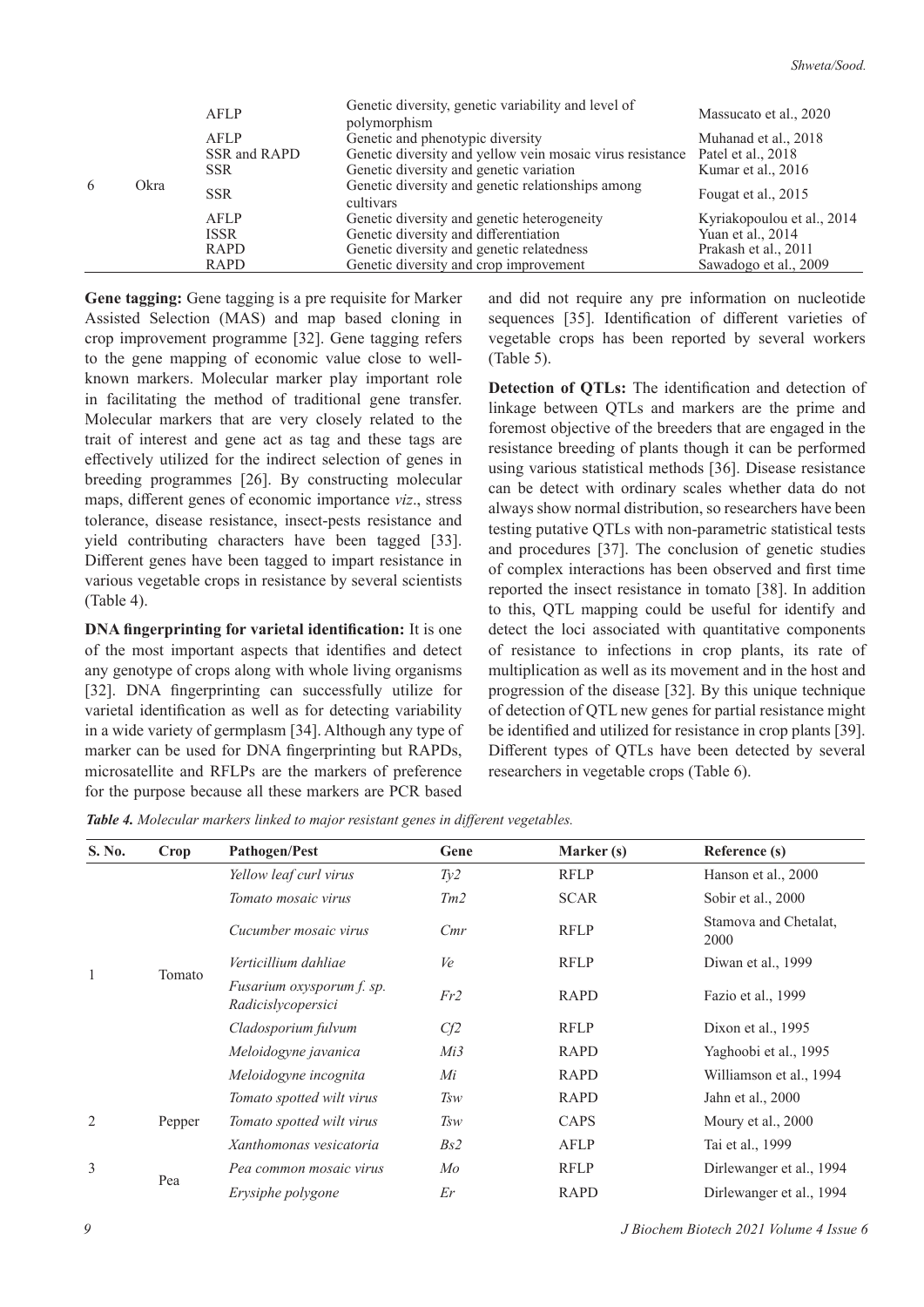| $\overline{4}$ | Bean     | Common bean mosaic virus             |                | RAPD        | Meiotto et al., 1996 |
|----------------|----------|--------------------------------------|----------------|-------------|----------------------|
| 5              | Cucumber | Fusarium oxysporum f. sp.<br>Melonis | Fo             | <b>SSP</b>  | Wechter et al., 1998 |
|                |          |                                      | m <sub>2</sub> |             |                      |
| 6              | Melon    | Fusarium oxysporum f. sp.<br>Melonis | Fo             | <b>RAPD</b> | Wechter et al., 1995 |
|                |          |                                      | m <sub>2</sub> |             |                      |

*Table 5. Identification of varieties of different vegetables by using molecular markers.*

|                | Vegetable crop (s) | Molecular marker (s)                                                | Reference (s)                    |
|----------------|--------------------|---------------------------------------------------------------------|----------------------------------|
|                |                    |                                                                     | Kaemmer et al., 1995             |
| 1              | Tomato             | Microsatellites, RAPD, RFLP                                         | Bredemeijer et al., 1998         |
|                |                    |                                                                     | Noli et al., 1999                |
| $\overline{2}$ | <b>Brinjal</b>     | <b>RAPD</b>                                                         | Karihaloo et al., 1995           |
| 3              | Chilli             | RAPD, ISSR                                                          | Mongkolporn et al., 2004         |
| 4              |                    | RAPD, AFLP                                                          | Prince et al., 1995              |
|                | Pepper             |                                                                     | Paran et el., 1998               |
| 5              | Potato             | RAPD, AFLP, ISSR, Microsatellites                                   | McGregor et al., 2000            |
|                |                    |                                                                     | Ashkenazi et al., 2001           |
| 6              | Pea                | <b>RAPD</b>                                                         | Thakur et al., 2018              |
| 7              | Beans              | RAPD, RFLP                                                          | Stockton and Gepts, 1994         |
| 8              |                    | Onion, garlic and related species AFLP, Microsatellites, ISSR, RAPD | Arifin et al., 2000              |
|                |                    |                                                                     | Fischer and Bachmann, 2000       |
| 9              | <b>Brassica</b>    | RAPD, Microsatellites                                               | Margale et al., 1995             |
|                |                    |                                                                     | Cansian and Echeverrigaray, 2000 |
| 10             | Cucurbits          | RAPD, ISSR, Microsatellites                                         | Gwanama et al., 2000             |
|                |                    |                                                                     | Danin et al., 2001               |
| 11             | Carrot             | RAPD, AFLP                                                          | Gwanama et al., 2000             |
| 12             | Sweet potato       | RAPD, AFLP                                                          | Danin et al., 2001               |
| 13             | Lettuce            | AFLP, Microsatellites                                               | Margale et al., 1995             |
| 14             | Asparagus          | <b>RAPD</b>                                                         | Khandka et al., 1996             |
|                |                    |                                                                     | Roose and Stone, 1996            |
| 15             | Spinach            | Microsatellites                                                     | Groben and Wricke, 1998          |
| 16             | Artichoke          | <b>RAPD</b>                                                         | Tivang et al., 1996              |

*Table 6. Detection of QTLs in different vegetable crops.*

|   | S.No. Crops | <b>Traits</b>             | QTL/<br>gene | <b>Chromosome</b><br>number | <b>Marker</b> | <b>Population</b><br>used | <b>Source</b>               | Reference (s)            |
|---|-------------|---------------------------|--------------|-----------------------------|---------------|---------------------------|-----------------------------|--------------------------|
|   |             | Fruit morphology          | QTL          | 10                          | <b>SNP</b>    | <b>RIL</b>                | NC30PXNC-22L-1              | Adhikari et al.,<br>2020 |
|   |             | Late blight and yield OTL |              | 11                          | <b>SNP</b>    | F <sub>2</sub>            | Koralik                     | Brekketet et al.<br>2019 |
|   |             | Glandular trichomes       | <b>OTL</b>   |                             | <b>SNP</b>    | BC                        | Solanum habrocha-<br>ites   | Bennewitz et al.<br>2018 |
| 1 | Tomato      | Late blight               | <b>OTL</b>   | 2,3,10                      | <b>SNP</b>    | F <sub>2</sub>            | PI163245                    | Ohlson et al. 2018       |
|   |             | Early flowering           | QTL          |                             | <b>SNP</b>    | F <sub>2</sub>            | BoneMM cultivar             | Ruanggrak et al.<br>2018 |
|   |             | Fruit mineral content OTL |              | $\overline{\phantom{a}}$    | <b>SSR</b>    | <b>RIL</b>                | Solanum<br>pimpinellifolium | Capel et al., 2017       |
|   |             | Late blight               | <b>OTL</b>   | 9 and 12                    | <b>SNP</b>    | F <sub>2</sub>            | L3707                       | Panthee et al., 2017     |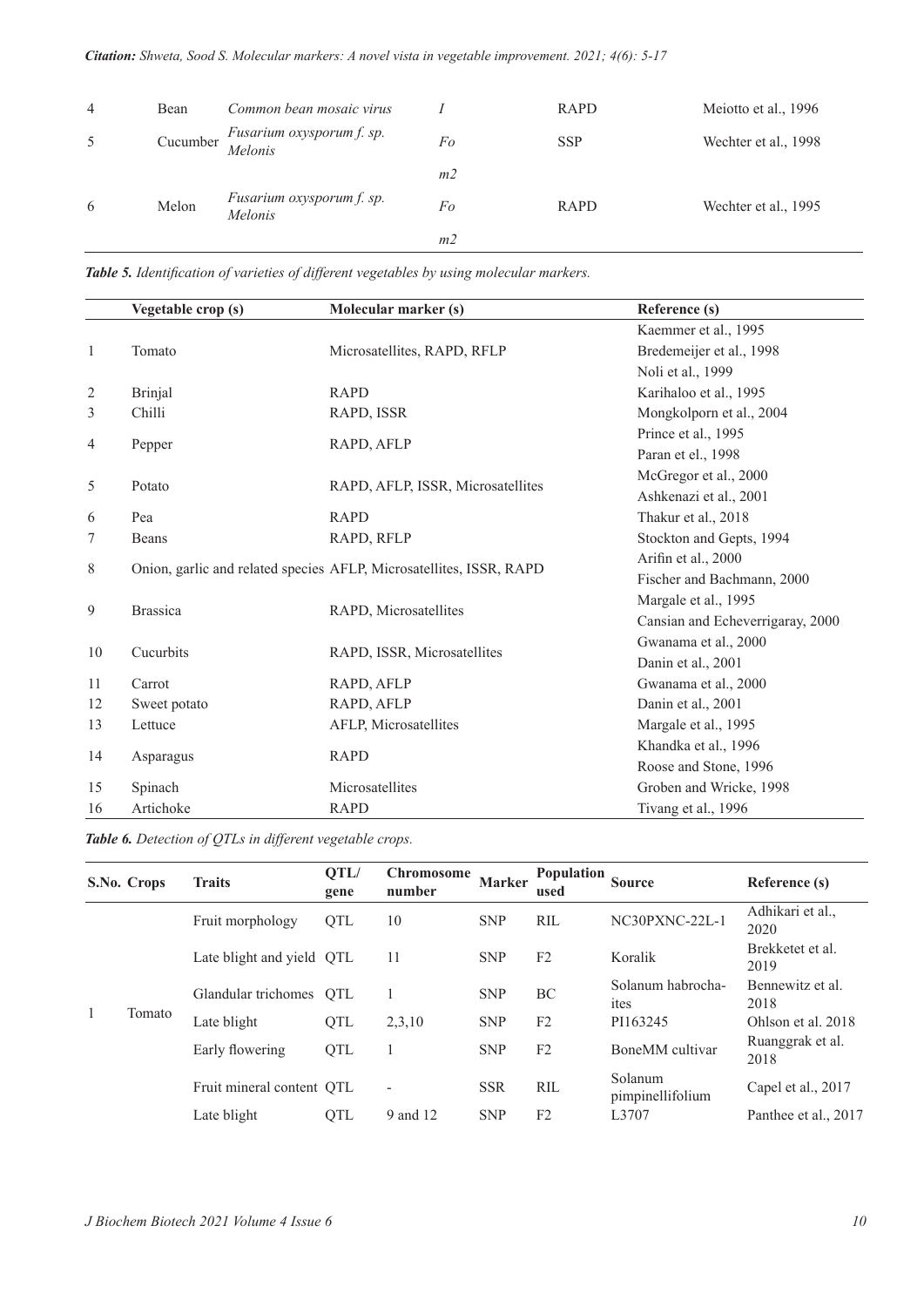|                |          | Salt tolerance                  | QTL               | 6         | <b>SSR</b>               | RIL                         | CG104 and CG37                            | Liu et al., 2021         |
|----------------|----------|---------------------------------|-------------------|-----------|--------------------------|-----------------------------|-------------------------------------------|--------------------------|
| $\overline{2}$ |          | Fruit size and fruit<br>shape   | QTL               | 1 and $6$ | <b>SNP</b>               | F <sub>2</sub> and<br>BC1F1 | Inbred line CNS21<br>and Inbred line RNS7 | Gao et al., 2020         |
|                |          | Low temperature                 | $qLTG1.2$ 1       |           | $\overline{\phantom{a}}$ | RIL                         | Low germination<br>tolerant variety       | Yagcioglu et al.<br>2019 |
|                |          | Germination ability             | qLTG2.12          |           | $\overline{\phantom{a}}$ | <b>RIL</b>                  | Low germination<br>tolerant variety       | Yagcioglu et al.<br>2019 |
|                | Cucumber | Cucumber mosaic<br>virus        | CMV6.1 6          |           | <b>SSR</b>               | <b>RIL</b>                  | Inbred line 02245                         | Shi et al., 2018         |
|                |          | Alternaria leaf spot            | Ps15.1,<br>ps15.2 | 5         | <b>SSR</b>               | <b>RIL</b>                  | GY14                                      | Slomnicka et al.<br>2018 |
|                |          | Fruit peduncle length Qfp16.1 6 |                   |           | <b>SSR</b>               | F <sub>2</sub>              | Inbred line 1101                          | Song et al. 2016         |
|                |          | Powdery mildew                  | Pm1.1,<br>pm1.2   |           | <b>SSR</b>               | F2.3                        | WI 2757                                   | He et al., 2013          |

**Marker assisted selection:** Marker assisted selection refers to the use of molecular (DNA) markers to assist phenotypic selection in crop improvement [40]. Basically, it is a technique in which phenotypic selection is made on the basis of genotype of a marker [41]. It is based on the concept that it is possible to infer presence of a gene from the presence of a marker which is tightly linked to the trait of interest [42]. MAS provided a tremendous potential for increasing the selection efficiency by allowing for earlier selection and reducing plant population size used during selection [43]. It is a molecular breeding technique which helps to avoid the difficulties related to traditional plant breeding and it has tremendously changed the standard of selection [44]. Plant breeders mostly use MAS for the identification and detection of suitable dominant or recessive allele across the generation and for the identification of most favourable individuals across the segregating progeny [45]. There are four important schemes in marker assisted selection namely markerassisted backcrossing, gene pyramiding, marker-assisted recurrent selection, genome selection in crop plants [46]. Marker-assisted selection for the traits of interest has been reported in different vegetable crops by several scientists (Table 7).

*Table 7. Marker assisted selection in different vegetable crops.*

|   | S.No. Crop | Marker/gene                                  | <b>Lines</b> used                                | <b>Trait improved</b>                                                  | Reference (s)                |
|---|------------|----------------------------------------------|--------------------------------------------------|------------------------------------------------------------------------|------------------------------|
| 1 | Cabbage    | InDel markers A1 and M10                     | D <sub>162</sub>                                 | D21, D29, D70, D120 and Head splitting and Fusarium<br>wilt resistance | Li et al., 2020              |
| 2 | Tomato     | TG101 (RFLP) and Fr1<br>gene                 | Pusa Ruby                                        | Fusarium wilt resistance                                               | Devran et al., 2018          |
|   |            | $SNP$ and <i>Bwr-6</i> and <i>Bwr-</i><br>12 | Pusa Rohini, Pusa 120                            | Bacterial wilt resistance                                              | Kim et al., 2018             |
|   |            | $ACY$ (InDel) and $Ty-3$<br>gene             | Pusa Rohini, Pusa 120                            | Yellow leaf curl virus<br>resistance                                   | Nevame et al., 2018          |
| 3 | Onion      | Orf725                                       | A and B lines of onion in<br>Brazilian germplasm | Cytoplasmic male sterility                                             | Ferreira and Santos,<br>2018 |
| 4 | Cucumber   | SSR11                                        | Cmv6.1                                           | Cucumber mosaic virus<br>resistance                                    | Shi et al., 2018             |
|   |            | pmsSR27 pmSSR17                              | $Pm-s$                                           | Powdery mildew resistance                                              | Liu et al., 2017             |
| 5 | Watermelon | MCPIII, CYSTSIN and Pm<br>gene               | Arka Manik                                       | Powdery mildew resistance                                              | Gama et al., 2015            |
| 6 | Pea        | SCAR and er-2 gene                           | JI2480                                           | Powdery mildew resistance                                              | Katoch et al., 2010          |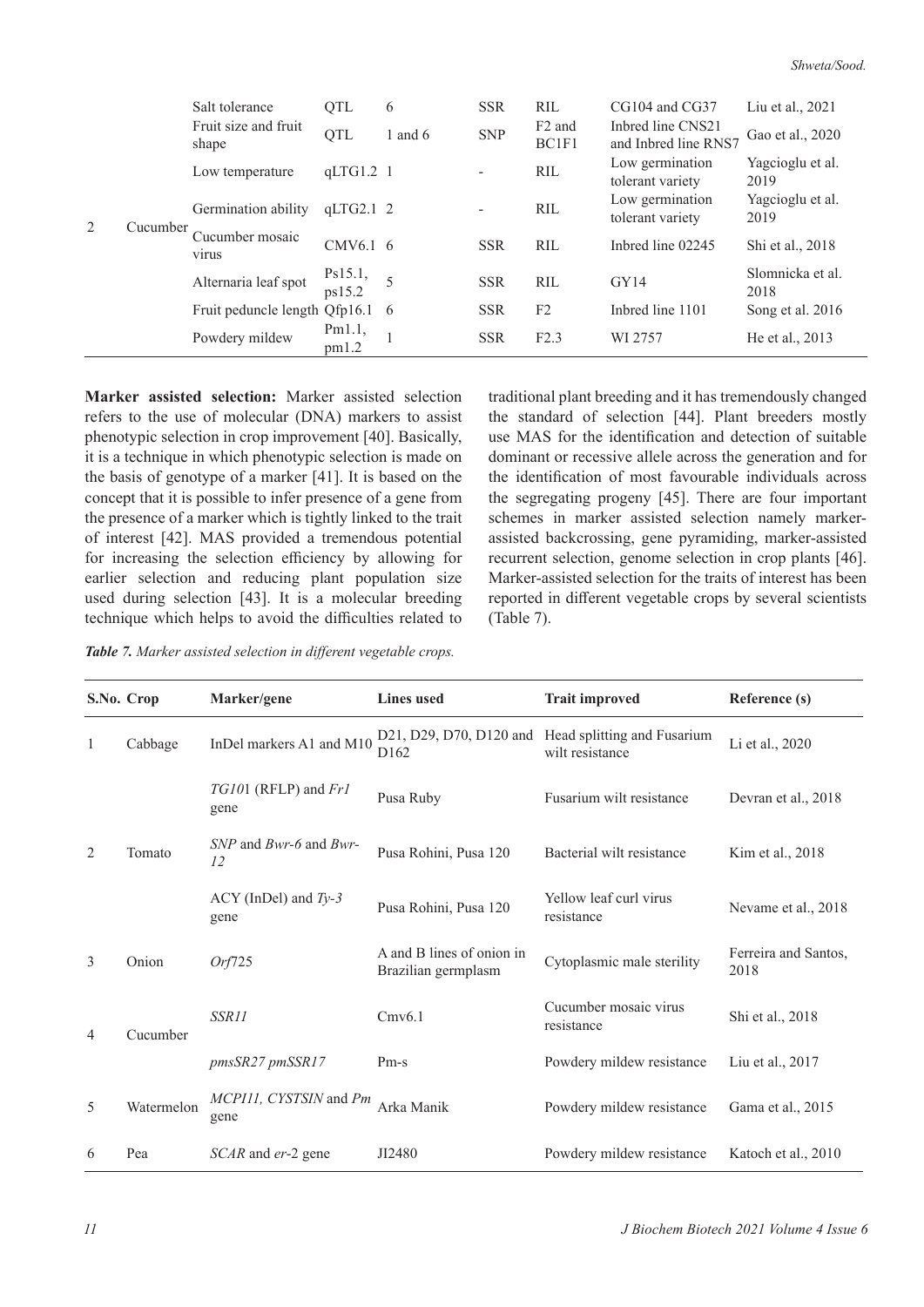### **Discussion and Conclusion**

Genetic diversity means the variety of genes in all organisms from human beings to crops, fungi, bacteria and viruses. It determines the distinctiveness of each individual or population within the species. There are basically four methods of measuring genetic diversity namely ethinobotanical classification, morphological, biochemical and molecular characterization. Morphological markers allow the finding of genetic variation based on Individual phenotypic variations. However, there are limitations confined to these types of markers. Morphological markers limitations lead to the assessment of biodiversity from relying on morphological markers to using isozymes and DNA markers that is popularly known as molecular markers. There are various types of molecular markers which are classified based on variation type at the DNA level, mode of gene action and method of analysis. They are key tools in genome analysis which ranges from localization of a gene to improvement of plant varieties through marker aided selection. Even though there are various uses of DNA markers but among all Marker Assisted Selection (MAS) is the most promising technique for crops cultivar development. MAS can be employed as an effective tool to facilitate selection of progeny in an early generation who have desirable traits resulting speeding up of the selection procedure in the breeding programme. There are different conventional and modern breeding tools and techniques that can be utilized for crop improvement of vegetable crops despite the ban on genetically modified organisms. The controlled crosses between individuals produce desirable genetic variation to be recombined and transferred to next progeny through natural process.

The last thirty years have witnessed a continuous and tremendous development I the molecular markers technology from RFLP to SNPs and a diversity of arraytechnology-based markers. In spite of the presence of these highly advanced molecular genetic techniques, we are still not achieving our goals. Unfortunately, molecular markers are currently unavailable for several important traits controlled by many genes or polygenes. The main reason behind these lies in inaccurate phenotyping. High-throughput phenotyping techniques solve these problems by using light, cameras, sensors, computers and highly modified devices for the collection of very precise phenotypic data, which is a core requirement to achieving our breeding goals successfully. The coming years are likely to see continued innovations in molecular marker technology to make it more precise, productive and costeffective in order to investigate the underlying biology of various traits of interest.

### **Disclosure Statement**

No potential conflict of interest was reported by the authors.

#### **References**

- 1. Botstein D, White RL, Skolnick M, et al. Construction of a [genetic linkage map in man using restriction fragment length](https://doi.org/10.1093/nar/18.22.6531)  polymorphisms. Am J Hum Genet. 1980;32(3):314.
- 2. Williams JG, Kubelik AR, Livak KJ, et al. DNA [polymorphisms amplified by arbitrary primers are useful](https://doi.org/10.1093/nar/23.21.4407)  as genetic markers. Nucleic Acids Res. 1990;18(22):6531- 6535.
- 3. Vos P, Hogers R, Bleeker M, et al. AFLP: a new technique for DNA fingerprinting. Nucleic Acids Res. 1995;23(21):4407- 4414.
- 4. Kumar S, Kumar S, Singh M, et al. Marker aided selection for disease resistance in vegetable crops. Veg Sci. 2003:30(1);10-20.
- 5. [Hearne CM, Ghosh S, Todd JA. Microsatellites for linkage](https://doi.org/10.1016/0168-9525(92)90256-4)  analysis of genetic traits. Trends Genet. 1992;8(8):288-294.
- 6. Reddy MP, Sarla N, Siddiq EA. Inter simple sequence repeat [\(ISSR\) polymorphism and its application in plant breeding.](https://doi.org/10.1023/a:1020691618797)  euphytica. 2002;128(1):9-17.
- 7. Kumar S, Banks TW, Cloutier S. SNP discovery through [next-generation sequencing and its applications. Int J Plant](https://doi.org/10.1155/2012/831460)  Genomics. 2012;1-15.
- 8. Fukuoka S, Inoue T, Miyao A, et al. Mapping of sequence[tagged sites in rice by single strand conformation](https://doi.org/10.1093/dnares/1.6.271)  polymorphism. DNA Res. 1994;1(6):271-277.
- 9. [Pashley CH, Ellis JR, McCauley DE, et al. EST databases as](https://doi.org/10.1093/jhered/esl013)  a source for molecular markers: lessons from Helianthus. J Hered. 2006;97(4):381-388.
- 10. [Feng S, Zhu Y, Yu C, et al. Development of species-specific](https://doi.org/10.3389/fgene.2018.00192)  SCAR markers, based on a SCoT analysis, to authenticate Physalis (Solanaceae) species. Front genet. 2018;9:192.
- 11. [Lyamichev V, Brow MA, Dahlberg JE. Structure-specific](https://doi.org/10.1126/science.7683443)  endonucleolytic cleavage of nucleic acids by eubacterial DNA polymerases. Science. 1993;260(5109):778-783.
- 12. Ghareyazie B, Huang N, Second G, et al. Classification [of rice germplasm. I. Analysis using ALP and PCR-based](https://doi.org/10.1007/bf00220881)  RFLP. Theor Appl Genet. 1995;91(2):218-227.
- 13. Orita M, Iwahana H, Kanazawa H, et al. Detection of [polymorphisms of human DNA by gel electrophoresis as](https://doi.org/10.1073/pnas.86.8.2766)  single-strand conformation polymorphisms. Proc Natl Acad Sci. 1989;86(8):2766-2770.
- 14. [Jarman AP, Wells RA. Hypervariable minisatellites:](https://doi.org/10.1016/0168-9525(89)90171-6)  recombinators or innocent bystanders? Trends Genet. 1989 ;5:367-371.
- 15. Maroof MS, Biyashev RM, Yang GP, et al. Extraordinarily [polymorphic microsatellite DNA in barley: species diversity,](https://doi.org/10.1073/pnas.91.12.5466)  chromosomal locations, and population dynamics. Proc Natl Acad Sci. 1994;91(12):5466-5470.
- 16. [McClelland M, Welsh J. DNA fingerprinting by arbitrarily](https://doi.org/10.1101/gr.4.1.s59)  primed PCR. Genome Res. 1994;4(1):59-65.
- 17. [Bottema CD, Sarkar G, Cassady JD, et al. \[29\] Polymerase](https://doi.org/10.1016/0076-6879(93)18031-7)  chain reaction amplification of specific alleles: A general method of detection of mutations, polymorphisms, and haplotypes. Methods Enzymol. 1993;218:388-402.
- 18. [Caetano-Anolles G. DNA amplification fingerprinting using](https://doi.org/10.1038/nbt0691-553)  very short arbitrary oligonucleotide primers. Nat Bio Tech. 1991;9(6):553-557.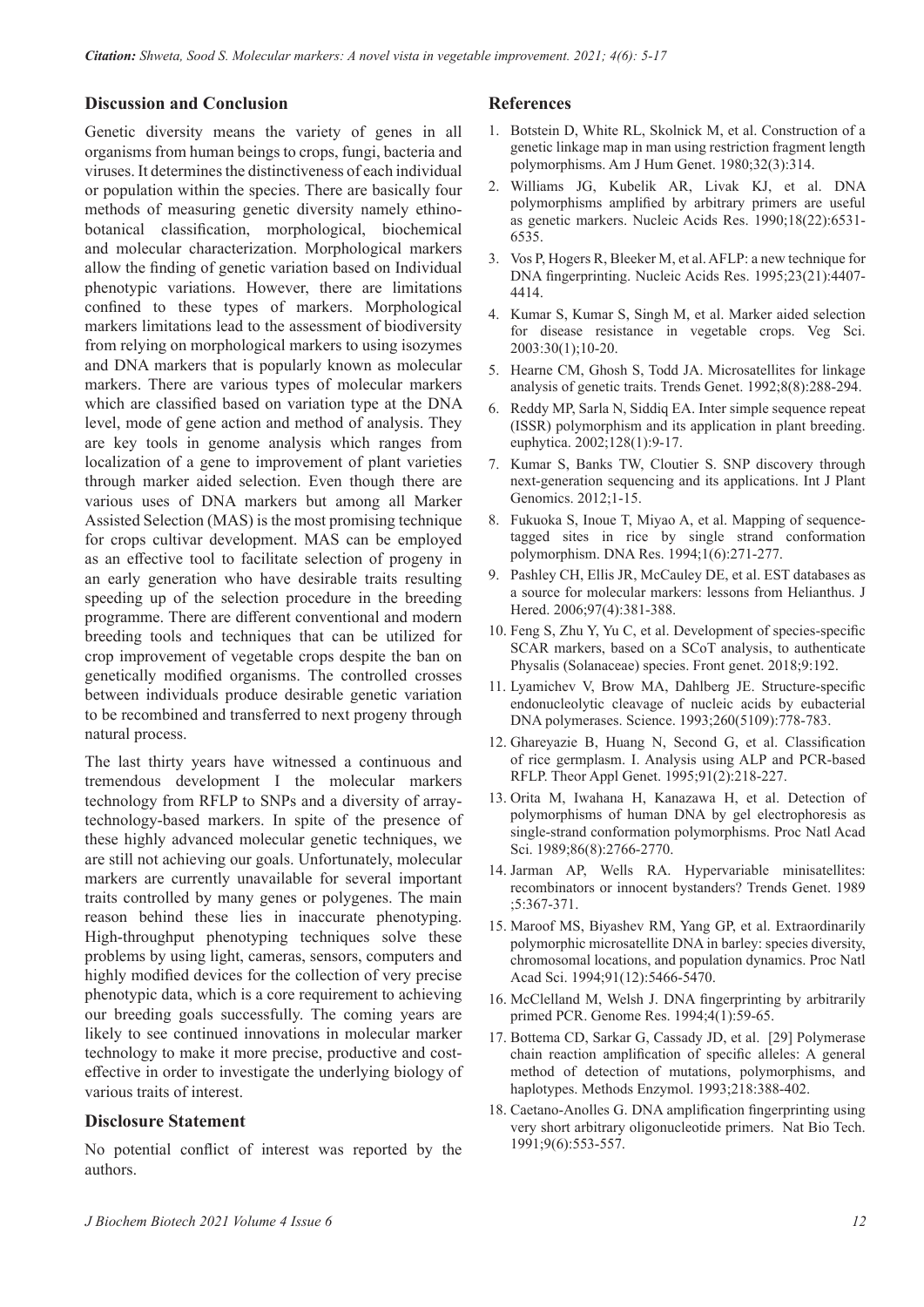- 19. Robarts DW, Wolfe AD. Sequence-related amplified polymorphism (SRAP) markers: A potential resource [for studies in plant molecular biology1. Appl Plant Sci.](https://doi.org/10.3732/apps.1400017)  2014;2(7):1400017.
- 20. Jing HC, Bayon C, Kanyuka K, et al. DArT markers: diversity [analyses, genomes comparison, mapping and integration](https://doi.org/10.1186/1471-2164-10-458)  with SSR markers in Triticum monococcum. BMC Genom. 2009;10(1):1-7.
- 21. [Han JS. Non-long terminal repeat \(non-LTR\)](https://doi.org/10.1186/1759-8753-1-15)  retrotransposons: mechanisms, recent developments, and unanswered questions. Mobile Dna. 2010;1(1):1-2.
- 22. [Zhang J, Xie W, Wang Y, et al. Potential of start codon](https://doi.org/10.3390/molecules20045987)  targeted (SCoT) markers to estimate genetic diversity and relationships among Chinese Elymus sibiricus accessions. Molecules. 2015;20(4):5987-6001.
- 23. [Somers DJ, Demmon G. Identification of repetitive,](https://doi.org/10.1139/g02-006)  genome-specific probes in crucifer oilseed species. Genome. 2002;45(3):485-492.
- 24. Guo G, Zhang G, Pan B, et al. Development and application [of InDel markers for Capsicum spp. based on whole-genome](https://doi.org/10.1038/s41598-019-40244-y)  re-sequencing. Sci Rep. 2019;9(1):1-4.
- 25. Beckmann JS, Soller M. Restriction fragment length polymorphisms in plant genetic improvement. Plan Mol Cell Biol. 1986;3:196-250.
- 26. Tanksley SD, Young ND, Paterson AH, et al. RFLP mapping [in plant breeding: new tools for an old science. Nat BioTech.](https://doi.org/10.1038/nbt0389-257)  1989;7(3):257-264.
- 27. Madhumati B. Potential and application of molecular markers techniques for plant genome analysis. Int J Pure App Biosci. 2014;2(1):169-188.
- 28. Demeke T, Hucl P, Sasikumar B, et al. Random amplified polymorphic DNA (RAPD) in cereal improvement. Maydica (Italy). 1997.
- 29. [Jiang GL. Molecular markers and marker-assisted breeding](https://doi.org/10.5772/52583) in plants. Plan Breed lab fiel. 2013:45-83.
- 30. [Blears MJ, De Grandis SA, Lee H, et al. Amplified fragment](https://doi.org/10.1038/sj.jim.2900537)  length polymorphism (AFLP): a review of the procedure and its applications. J Ind Microbiol Biotechnol. 1998;21(3):99- 114.
- 31. [Ridout CJ, Donini P, Ridout CJ, et al. Use of AFLP in cereals](https://doi.org/10.1016/s1360-1385(98)01363-6)  research. Trends Plant Sci. 1999;4(2):76-79.
- 32. Provan J, Powell W, Hollingsworth PM. Chloroplast [microsatellites: new tools for studies in plant ecology and](https://doi.org/10.1016/s0169-5347(00)02097-8)  evolution. Trends Ecol Evol. 2001;16(3):142-147.
- 33. [Zane L, Bargelloni L, Patarnello T. Strategies for](https://doi.org/10.1016/s0169-5347(00)02097-8)  microsatellite isolation: a review. Mol Ecol. 2002;11(1):1- 16.
- 34. Kalia RK, Rai MK, Kalia S, et al. Microsatellite markers: [an overview of the recent progress in plants. Euphytica.](https://doi.org/10.1046/j.0962-1083.2001.01418.x)  2011;177(3):309-334.
- 35. [Dirlewanger E, Pronier V, Parvery C, et al. Genetic](https://example.comhttps://doi.org/10.1007/s001220050969)  linkage map of peach [Prunus persica (L.) Batsch] using morphological and molecular markers. Theor Appl Genet. 1998;97(5):888-895.
- 36. Moreno S, Martín JP, Ortiz JM. Inter-simple sequence repeats PCR for characterization of closely related grapevine germplasm. Euphytica. 1998;101(1):117-25.
- 37. [Arcade A, Anselin F, Rampant PF, et al. Application of AFLP,](https://example.comhttps://doi.org/10.1007/s001220050039)  RAPD and ISSR markers to genetic mapping of European and Japanese larch. Theor Appl Genet. 2000;100(2):299- 307.
- 38. Ng WL, Tan SG. Inter-simple sequence repeat (ISSR) markers: are we doing it right. ASM Sci J 2015;9(1):30-39.
- 39. Cato SA, Gardner RC, Kent J, et al. A rapid PCR-based [method for genetically mapping ESTs. Theor Appl Genet.](https://example.comhttps://doi.org/10.1007/s001220051646)  2001;102(2):296-306.
- 40. Li G, Quiros CF. Sequence-related amplified polymorphism [\(SRAP\), a new marker system based on a simple PCR](https://example.comhttps://doi.org/10.1007/s001220100570)  reaction: its application to mapping and gene tagging in Brassica. Theor Appl Genet. 2001;103(2):455-461.
- 41. [Uzun AY, Yesiloglu T, Aka-Kacar YI, et al. Genetic diversity](https://example.comhttps://doi.org/10.1016/j.scienta.2009.02.018)  and relationships within Citrus and related genera based on sequence related amplified polymorphism markers (SRAPs). Sci Hortic. 2009;121(3):306-312.
- 42. Jaccoud D, Peng K, Feinstein D, et al. Diversity arrays: a [solid state technology for sequence information independent](https://example.comhttps://doi.org/10.1093/nar/29.4.e25)  genotyping. Nucleic Acids Res. 2001 Feb;29(4):25.
- 43. Wenzl P, Carling J, Kudrna D, et al. Diversity Arrays [Technology \(DArT\) for whole-genome profiling of barley.](https://example.comhttps://doi.org/10.1073/pnas.0401076101)  Proc Natl Acad Sci. 2004;101(26):9915-9920.
- 44. Kalendar R, Grob T, Regina M, et al. IRAP and REMAP: two [new retrotransposon-based DNA fingerprinting techniques.](https://example.comhttps://doi.org/10.1007/s001220051124)  Theor Appl Genet. 1999;98(5):704-711.
- 45. Kalendar R, Flavell AJ, Ellis TH, et al. Analysis of plant [diversity with retrotransposon-based molecular markers.](https://example.comhttps://doi.org/10.1038/hdy.2010.93)  Heredity. 2011;106(4):520-530.
- 46. Roy NS, Choi JY, Lee SI, et al. Marker utility of transposable [elements for plant genetics, breeding, and ecology: a review.](https://example.comhttps://doi.org/10.1007/s13258-014-0252-3)  J Genet Genomics. 2015;37(2):141-151.
- 47. [EL-Mansy AB, El-Moneim A, ALshamrani SM, et al. Genetic](https://example.comhttps://doi.org/10.3390/horticulturae7040065)  Diversity Analysis of Tomato (Solanum lycopersicum L.) with Morphological, Cytological, and Molecular Markers under Heat Stress. Sci Hortic. 2021;7(4):65.
- 48. [Vargas JE, Aguirre NC, Coronado YM. Study of the genetic](https://example.comhttps://doi.org/10.1590/0034-737x202067030005)  diversity of tomato (Solanum spp.) with ISSR markers 1. Rev Ceres. 2020;67:199-206.
- 49. Gonias ED, Ganopoulos I, Mellidou I, et al. Exploring genetic [diversity of tomato \(Solanum lycopersicum L.\) germplasm](https://example.comhttps://doi.org/10.1007/s10722-019-00786-6)  of genebank collection employing SSR and SCAR markers. Genet Resour Crop Evol. 2019;66(6):1295-1309.
- 50. [Herison C, Sutjahjo SH, Sulastrini I, et al. Genetic diversity](https://example.comhttps://doi.org/10.17503/agrivita.v40i1.726)  analysis in 27 tomato accessions using morphological and molecular markers. AGRIVITA, J Agric Sci. 2017;40(1):36- 44.
- 51. [Kiani G, Siahchehreh M. Genetic diversity in tomato varieties](https://example.comhttps://doi.org/10.1080/19315260.2017.1419397)  assessed by ISSR markers. Int J Veg Sci. 2018;24(4):353- 360.
- 52. [Al Shaye N, Migdadi H, Charbaji A, et al. Genetic variation](https://example.comhttps://doi.org/10.1016/j.sjbs.2018.04.014)  among Saudi tomato (Solanum lycopersicum L.) landraces studied using SDS-PAGE and SRAP markers. Saudi J Biol Sci. 2018;25(6):1007-1015.
- 53. Kaushal A, Singh A, Jeena AS. Genetic diversity in tomato (Solanum lycopersicum L.) genotypes revealed by [simple sequence repeats \(SSR\) markers. J Nat Appl Sci.](https://example.comhttps://doi.org/10.31018/jans.v9i2.1305)  2017;9(2):966-973.
- 54. Benor S, Zhang M, Wang Z, et al. Assessment of genetic variation in tomato (Solanum lycopersicum L.) inbred [lines using SSR molecular markers. J Genet Genome.](https://example.comhttps://doi.org/10.1016/s1673-8527(08)60054-5)  2008;35(6):373-379.
- 55. [Archak S, Karihaloo JL, Jain A. RAPD markers reveal](https://example.comhttps://doi.org/10.1080/14620316.2003.11511619)  narrowing genetic base of Indian tomato cultivars. Curr Sci. 2002:1139-1143.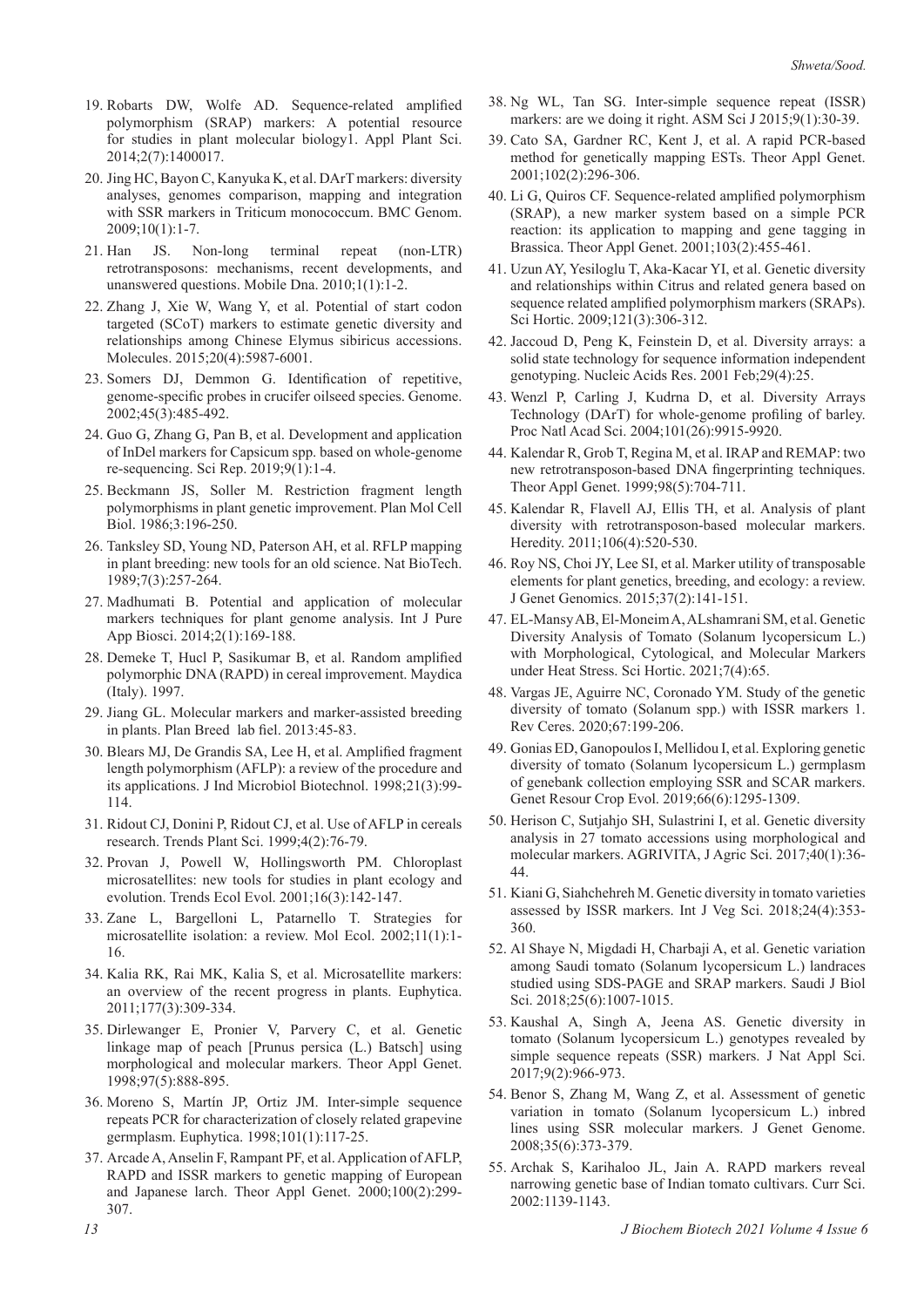- 56. Villand J, Skroch PW, Lai T, et al. Genetic variation among [tomato accessions from primary and secondary centers of](https://example.comhttps://doi.org/10.2135/cropsci1998.0011183x003800050032x)  diversity. Crop Sci. 1998;38(5):1339-1347.
- 57. Liu J, Yang Y, Zhou X, et al. Genetic diversity and population [structure of worldwide eggplant \(Solanum melongena L.\)](https://example.comhttps://doi.org/10.1007/s10722-018-0643-4)  germplasm using SSR markers. Genet Resour Crop Evol. 2018;65(6):1663-1670.
- 58. Sultana S, Islam MN, Hoque ME. DNA fingerprinting and [molecular diversity analysis for the improvement of brinjal](https://example.comhttps://doi.org/10.5455/jabet.d1)  (Solanum melongena L.) cultivars. J Adv Biotechnol Exp Ther. 2018;1(1):1-6.
- 59. Ansari AM, Singh YV. Molecular diversity of brinjal (Solanum melongena L.) genotypes revealed by RAPD marker. J Res (BAU). 2013;25(1):41-48.
- 60. Chen CX, Wang ZL, Yang DE, et al. Molecular tagging and [genetic mapping of the disease resistance gene RppQ to](https://example.comhttps://doi.org/10.1007/s00122-003-1506-7)  southern corn rust. Theor Appl Genet. 2004;108(5):945-950.
- 61. [Nybom H, Weising K, Rotter B. DNA fingerprinting in](https://example.comhttps://doi.org/10.1186/2041-2223-5-1)  botany: past, present, future. Investig Genet. 2014;5(1):1-35.
- 62. Pasqualone A, Montemurro C, di Rienzo V, et al. Evolution [and perspectives of cultivar identification and traceability](https://example.comhttps://doi.org/10.1002/jsfa.7711)  from tree to oil and table olives by means of DNA markers. J Sci Food Agric. 2016;96(11):3642-3657.
- 63. Lander ES, Botstein D. Mapping mendelian factors [underlying quantitative traits using RFLP linkage maps.](https://example.comhttps://doi.org/10.1093/genetics/121.1.185)  Genetics. 1989;121(1):185-199.
- 64. Young ND, Tanksley SD. RFLP analysis of the size of chromosomal segments retained around the Tm-2 locus [of tomato during backcross breeding. Theor Appl Genet.](https://example.comhttps://doi.org/10.1007/bf00305828)  1989;77(3):353-938.
- 65. Nienhuis J, Helentjaris T, Slocum M, et al. Restriction Fragment Length Polymorphism Analysis of Loci Associated [with Insect Resistance in Tomato 1. Crop Science.](https://example.comhttps://doi.org/10.2135/cropsci1987.0011183x002700040039x)  1987;27(4):797-803.
- 66. Pilet-Nayel ML, Moury B, Caffier V, et al. Quantitative resistance to plant pathogens in pyramiding strategies for durable crop protection. Front Plant Sci. 2017;8:1838.
- 67. Hanson PM, Bernacchi D, Green S, et al. Mapping a wild [tomato introgression associated with tomato yellow leaf curl](https://example.comhttps://doi.org/10.21273/jashs.125.1.15)  virus resistance in a cultivated tomato line. J Am Soc Hortic Sci. 2000;125(1):15-20.
- 68. Ohmori T, Murata M, Motoyoshi F. Molecular [characterization of the SCAR markers tightly linked to the](https://example.comhttps://doi.org/10.1007/s001220051450)  Tm-2 locus of the genus Lycopersicon. Theor Appl Genet. 2000;101(1-2):64-69.
- 69. Stamova BS, Chetelat RT. Inheritance and genetic mapping [of cucumber mosaic virus resistance introgressed from](https://example.comhttps://doi.org/10.1007/s001220051512)  Lycopersicon chilense into tomato. Theoretical and Applied Genetics. 2000;101(4):527-537.
- 70. Diwan N, Fluhr R, Eshed Y, et al. Mapping of Ve in [tomato: a gene conferring resistance to the broad-spectrum](https://example.comhttps://doi.org/10.1007/s001220051075)  pathogen, Verticillium dahliae race 1. Theor Appl Genet. 1999;98(2):315-319.
- 71. Fazio G, Stevens MR, Scott JW. Identification of RAPD markers linked to fusarium crown and root rot resistance (Frl) in tomato. Euphytica. 1999;105(3):205-210.
- 72. Dixon MS, Jones DA, Hatzixanthis K, et al. High-resolution [mapping of the physical location of the tomato Cf-2 gene.](https://example.comhttps://doi.org/10.1094/mpmi-8-0200)  Plant Microbe Interact. 1995;8(2):200-206.
- 73. Yaghoobi J, Kaloshian I, Wen Y, et al. Mapping a new [nematode resistance locus in Lycopersicon peruvianum.](https://example.comhttps://doi.org/10.1007/bf00222973)  Theor Appl Genet. 1995;91(3):457-464.
- 74. Williamson VM, Ho JY, Wu FF, et al. A PCR-based marker [tightly linked to the nematode resistance gene, Mi, in tomato.](https://example.comhttps://doi.org/10.1007/bf00221126)  Theor Appl Genet. 1994 Feb 1;87(7):757-763.
- 75. Jahn M, Paran I, Hoffmann K, et al. Genetic mapping of the Tsw locus for resistance to the Tospovirus Tomato spotted wilt virus in Capsicum spp. and its relationship to the Sw-5 gene for resistance to the same pathogen in tomato. Mol. Plant Microbe Interact. 2000;13(6):673-682.
- 76. Moury B, Pflieger S, Blattes A, et al. A CAPS marker to assist [selection of tomato spotted wilt virus \(TSWV\) resistance in](https://example.comhttps://doi.org/10.1139/g99-098)  pepper. Genome. 2000;43(1):137-142.
- 77. Tai T, Dahlbeck D, Stall RE, et al. High-resolution genetic [and physical mapping of the region containing the Bs2](https://example.comhttps://doi.org/10.1007/s001220051325)  resistance gene of pepper. Theor Appl Genet. 1999;99(7- 8):1201-1206.
- 78. [Dirlewanger E, Isaac PG, Ranade S, et al. Restriction](https://example.comhttps://doi.org/10.1007/bf00222388)  fragment length polymorphism analysis of loci associated with disease resistance genes and developmental traits in Pisum sativum L. Theor Appl Genet. 1994;88(1):17-27.
- 79. Melotto M, Afanador L, Kelly JD. Development of a SCAR [marker linked to the I gene in common bean. Genome.](https://example.comhttps://doi.org/10.1139/g96-155)  1996;39(6):1216-1219.
- 80. Wechter WP, Dean RA, Thomas CE. Development of sequence-specific primers that amplify a 1.5-kb DNA marker [for race 1 Fusarium wilt resistance in Cucumis melo L.](https://example.comhttps://doi.org/10.21273/hortsci.33.2.291)  HortScience. 1998;33(2):291-292.
- 81. Wechter WP, Whitehead MP, Thomas CE, et al. Identification of a randomly amplified polymorphic DNA marker linked to the Fom 2 fusarium wilt resistance gene in muskmelon MR-1.
- 82. [Kaemmer D, Weising K, Beyermann B, et al. Oligonucleotide](https://example.comhttps://doi.org/10.1111/j.1439-0523.1995.tb00751.x)  fingerprinting of tomato DNA. Plan Bre. 1995;114(1):12-17.
- 83. Bredemeijer GM, Arens P, Wouters D, et al. The use of semi[automated fluorescent microsatellite analysis for tomato](https://example.comhttps://doi.org/10.1007/s001220050934)  cultivar identification. Theor Appl Genet. 1998;97(4):584- 590.
- 84. Noli E, Conti S, Maccaferri M, et al. Molecular characterization of tomato cultivars. Seed Sci Technol. 1999;27(1):1-10.
- 8[5. Karihaloo JL, Brauner S, Gottlieb LD. Random](https://example.comhttps://doi.org/10.1007/bf00222010)  amplified polymorphic DNA variation in the eggplant, Solanum melongena L.(Solanaceae). Theor Appl Genet. 1995;90(6):767-770.
- 86[. Mongkolporn O, Dokmaihom Y, Kanchana-Udomkan C, et](https://example.comhttps://doi.org/10.1080/14620316.2004.11511788)  al. Genetic purity test of F1 hybrid Capsicum using molecular analysis. J Hortic Sci Biotechnol. 2004 ;79(3):449-451.
- 87. Prince JP, Lackney VK, Angeles C, et al. A survey of [DNA polymorphism within the genus Capsicum and the](https://example.comhttps://doi.org/10.1139/g95-027)  fingerprinting of pepper cultivars. Genome. 1995;38(2):224- 231.
- 88. [Paran I, Aftergoot E, Shifriss C. Variation in Capsicum](https://example.comhttps://doi.org/10.1023/a:1018301215945)  annuum revealed by RAPD and AFLP markers. Euphytica. 1998;99(3):167-173.
- 89. McGregor CE, Lambert CA, Greyling MM, et al. A [comparative assessment of DNA fingerprinting techniques](https://example.comhttps://doi.org/10.1023/a:1003925620546)  (RAPD, ISSR, AFLP and SSR) in tetraploid potato (Solanum tuberosum L.) germplasm. Euphytica. 2000;113(2):135-144.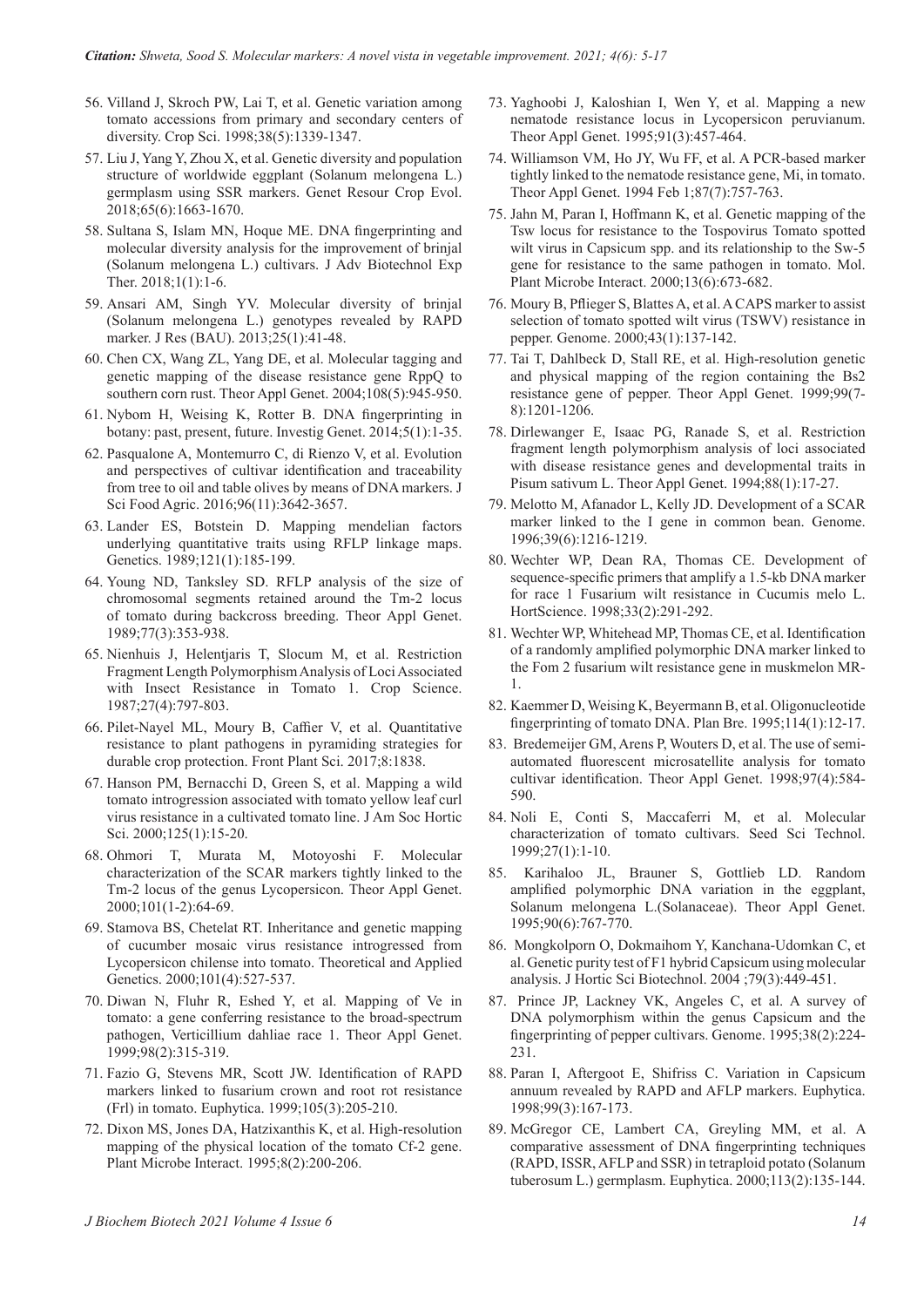- 90. Ashkenazi V, Chani E, Lavi U, et al. Development of [microsatellite markers in potato and their use in phylogenetic](https://example.comhttps://doi.org/10.1139/gen-44-1-50)  and fingerprinting analyses. Genome. 2001;44(1):50-62.
- 91. Thakur B, Sharma S, Sharma I, et al. Diversity analysis [of pea genotypes using RAPD markers. Legum Res.](https://example.comhttps://doi.org/10.18805/lr-3709)  2018;41(2):196-201.
- 92. Stockton T, Gepts P. Identification of DNA probes that reveal [polymorphisms among closely related Phaseolus vulgaris](https://example.comhttps://doi.org/10.1007/bf00022162)  lines. Euphytica. 1994;76(3):177-183.
- 93. Arifin NS, Ozaki Y, Okubo H. Genetic diversity in Indonesian shallot (Allium cepa var. ascalonicum) and Allium× wakegi revealed by RAPD markers and origin of A.× wakegi identified by RFLP analyses of amplified chloroplast genes. Euphytica. 2000;111(1):23-31.
- 94. Fischer D, Bachmann K. Onion microsatellites for [germplasm analysis and their use in assessing intra-and](https://example.comhttps://doi.org/10.1007/s001220051464)  interspecific relatedness within the subgenus Rhizirideum. Theor App Genet. 2000;101(1):153-164.
- 95. Margale E, Herve Y, Hue J, et al. Determination of genetic variability by RAPD markers in cauliflower, cabbage and [kale local cultivars from France. Genet Resour Crop Evol.](https://example.comhttps://doi.org/10.1007/bf02431263)  1995;42(3):281-289.
- 96. Cansian RL, Echeverrigaray S. Discrimination among [cultivars of cabbage using randomly amplified polymorphic](https://example.comhttps://doi.org/10.21273/hortsci.35.6.1155)  DNA markers. HortScience. 2000;35(6):1155-1158.
- 97. [Gwanama C, Labuschagne MT, Botha AM. Analysis](https://example.comhttps://doi.org/10.1023/a:1003936019095)  of genetic variation in Cucurbita moschata by random amplified polymorphic DNA (RAPD) markers. Euphytica. 2000;113(1):19-24.
- 98. Danin-Poleg Y, Reis N, Tzuri G, et al. Development and [characterization of microsatellite markers in Cucumis. Theor](https://example.comhttps://doi.org/10.1007/s001220051618)  Appl Genet. 2001;102(1):61-72.
- 99. Shim SI, Jorgensen RB. Genetic structure in cultivated and [wild carrots \(Daucus carota L.\) revealed by AFLP analysis.](https://example.comhttps://doi.org/10.1007/s001220051473)  Theor Appl Genet. 2000;101(2):227-233.
- 100. He G, Prakash CS, Jarret R. Analysis of genetic [diversity in a sweetpotato \(Ipomoea batatas\) germplasm](https://example.comhttps://doi.org/10.1139/g95-123)  collection using DNA amplification fingerprinting. Genome. 1995;38(5):938-945.
- 101. Hill M, Witsenboer H, Zabeau M, et al. PCRbased fingerprinting using AFLPs as a tool for studying [genetic relationships in Lactuca spp. Theor Appl Genet..](https://example.comhttps://doi.org/10.1007/bf00223451)  1996;93(8):1202-1210.
- 102. Khandka DK, Nejidat A, Golan-Goldhirsh A. [Polymorphism and DNA markers for asparagus cultivars](https://example.comhttps://doi.org/10.1007/bf00022962)  identified by random amplified polymorphic DNA. Euphytica. 1996;87(1):39-44.
- 103. Roose ML, Stone NK. Development of genetic [markers to identify two asparagus cultivars. Acta Hortic.](https://example.comhttps://doi.org/10.17660/actahortic.1996.415.19)  1993:(415);129-136.
- 104. Groben R, Wricke G. Occurrence of microsatellites [in spinach sequences from computer databases and](https://example.comhttps://doi.org/10.1111/j.1439-0523.1998.tb01938.x)  development of polymorphic SSR markers. Plant Breed. 1998;117(3):271-274.
- 105. Tivang J, Skroch PW, Nienhuis J, et al. Randomly amplified polymorphic DNA (RAPD) variation among and [within artichoke \(Cynara scolymus L.\) cultivars and breeding](https://example.comhttps://doi.org/10.21273/jashs.121.5.783)  populations. J Am Soc Hortic Sci. 1996;121(5):783-788.
- 106. Adhikari P, McNellie J, Panthee DR. Detection of [Quantitative Trait Loci \(QTL\) Associated with the Fruit](https://example.comhttps://doi.org/10.3390/genes11101117)  Morphology of Tomato. Genes. 2020;11(10):1117.
- 107. [Brekke TD, Stroud JA, Shaw DS, et al. QTL mapping](https://example.comhttps://doi.org/10.1007/s10681-019-2440-3)  in salad tomatoes. Euphytica. 2019;215(7):1-2.
- 108. Bennewitz S, Bergau N, Tissier A. QTL mapping of the [shape of type VI glandular trichomes in tomato. Front Plant](https://example.comhttps://doi.org/10.3389/fpls.2018.01421)  Sci. 2018;9:1421.
- 109. Ohlson EW, Ashrafi H, Foolad MR. Identification and mapping of late blight resistance quantitative trait [loci in tomato accession PI 163245. The plant genome.](https://example.comhttps://doi.org/10.3835/plantgenome2018.01.0007)  2018;11(3):180007.
- 110. Ruangrak E, Su X, Huang Z, et al. Fine mapping of a [major QTL controlling early flowering in tomato using QTL](https://example.comhttps://doi.org/10.1139/cjps-2016-0398)seq. Can J Plant Sci. 2018 May 28;98(3):672-682.
- 111. Capel C, Yuste-Lisbona FJ, López-Casado G, et [al. QTL mapping of fruit mineral contents provides new](https://example.comhttps://doi.org/10.1007/s00122-017-2859-7) chances for molecular breeding of tomato nutritional traits. Theor Appl Genet. 2017;130(5):903-913.
- 112. Panthee DR, Piotrowski A, Ibrahem R. Mapping [quantitative trait loci \(QTL\) for resistance to Late Blight in](https://example.comhttps://doi.org/10.3390/ijms18071589)  tomato. Int J Mol Sci. 2017;18(7):1589.
- 113. Liu D, Dong S, Bo K, et al. Identification of QTLs [Controlling Salt Tolerance in Cucumber \(Cucumis sativus](https://example.comhttps://doi.org/10.3390/plants10010085)  L.) Seedlings. Plants. 2021;10(1):85.
- 114. Gao Z, Zhang H, Cao C, et al. QTL Mapping for [cucumber fruit size and shape with populations from long](https://example.comhttps://doi.org/10.1016/j.hpj.2020.04.004)  and round fruited inbred lines. Hortic Plant J. 2020;6(3):132- 144.
- 115. Yagcioglu M, Jiang B, Wang P, et al. QTL mapping of [low temperature germination ability in cucumber. Euphytica.](https://example.comhttps://doi.org/10.1007/s10681-019-2408-3)  2019;215(4).
- 116. Shi L, Yang Y, Xie Q, et al. Inheritance and QTL [mapping of cucumber mosaic virus resistance in cucumber](https://example.comhttps://doi.org/10.1371/journal.pone.0200571)  (Cucumis Sativus L.). PloS one. 2018;13(7):200571.
- 117. Slomnicka R, Olczak-Woltman H, Korzeniewska A, [et al. Genetic mapping of psl locus and quantitative trait](https://example.comhttps://doi.org/10.1007/s11032-018-0866-2)  loci for angular leaf spot resistance in cucumber (Cucumis sativus L.). Mol breed. 2018;38(9).
- 118. Song ZC, Miao H, Zhang S, et al. Genetic analysis [and QTL mapping of fruit peduncle length in cucumber](https://example.comhttps://doi.org/10.1371/journal.pone.0167845)  (Cucumis sativus L.). PloS one. 2016;11(12):167845.
- 119. He X, Li Y, Pandey S, et al. QTL mapping of powdery [mildew resistance in WI 2757 cucumber \(Cucumis sativus](https://example.comhttps://doi.org/10.1007/s00122-013-2125-6)  L.). Theor Appl Genet. 2013;126(8):2149-2161.
- 120. Verma M, Rathi S, Munshi AD, et al. Genetic diversity of Indian brinjal revealed by RAPD and SSR markers. Indian J Hortic. 2012;69(4):517-522.
- 121. Tumbilen Y, Frary A, Daunay MC, et al. Application of EST-SSRs to examine genetic diversity in eggplant and its close relatives. Turk J Biol. 2011;35(2):125-136.
- 122. Demir K, Bakir ME, Sarikamis G, et al. Genetic [diversity of eggplant \(Solanum melongena\) germplasm from](https://example.comhttps://doi.org/10.4238/vol9-3gmr878) Turkey assessed by SSR and RAPD markers. Genet Mol Res. 2010;9(3):1568-1576.
- 123. Sharmin A, Hoque ME, Haque MM, et al. Molecular [diversity analysis of some chilli \(Capsicum spp.\) genotypes](https://example.comhttps://doi.org/10.4236/ajps.2018.93029)  using SSR markers. Am J Plant Sci. 2018;9(3):368-379.
- 124. Vo TB, Huynh K, Tran TB, et al. Assessment of [genetic diversity of chili rootstock using ISSR marker. J Sci.](https://example.comhttps://doi.org/10.22144/ctu.jen.2016.017)  2016:(03);7-13.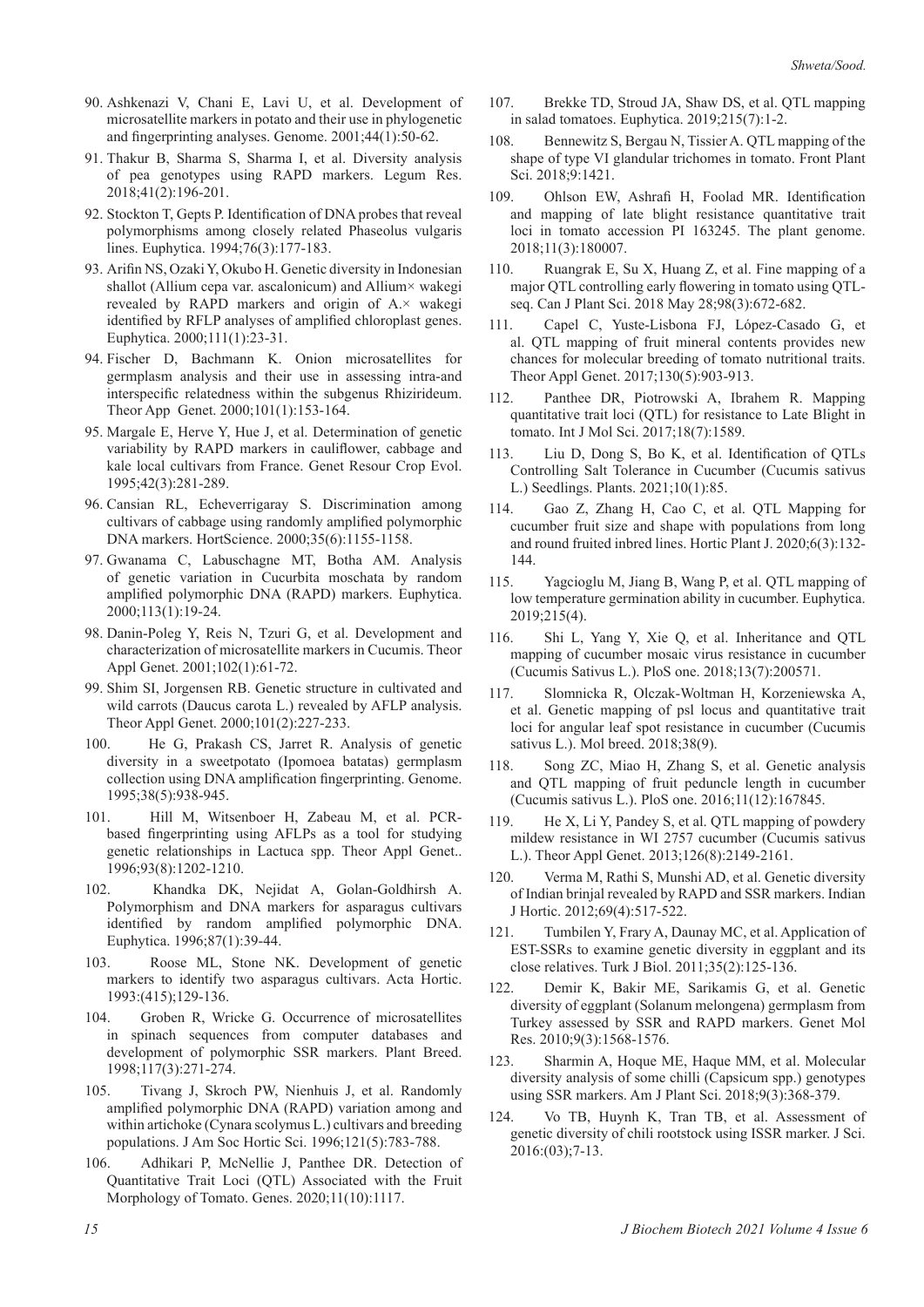- 125. Krishnamurthy SL, Prashanth Y, Rao AM, et al. [Assessment of AFLP marker based genetic diversity in chilli](https://example.comhttp://nopr.niscair.res.in/handle/123456789/31473)  (Capsicum annuum L. & C. baccatum L.).
- 126. Hossain SM, Habiba U, Bhuyan SI, et al. DNA fingerprinting and genetic diversity analysis of chilli germplasm using microsatellite markers. Bio Tech. 2014;13(4):174-180.
- 127. Bahurupe SB, Sakhare SB, Kulwal PL, et al. Genetic diversity analysis in chilli (Capsicum annuum L.) using RAPD markers. The Bioscan. 2013;8(3):915-918.
- 128. Yumnam JS, Tyagi W, Pandey A, et al. Evaluation of genetic diversity of chilli landraces from North Eastern India [based on morphology, SSR markers and the Pun1 locus.](https://example.comhttps://doi.org/10.1007/s11105-012-0466-y)  Plant Mol Biol Rep. 2012;30(6):1470-1479.
- 129. Makari HK, Patil HR, Abhilash M, et al. Genetic [diversity in commercial varieties of chilli as revealed by](https://example.comhttps://doi.org/10.17485/ijst/2009/v2i4.18)  RAPD method. Indian J Sci Technol. 2009;2(4):91-94.
- 130. Igwe DO, Afiukwa CA, Acquaah G, et al. Genetic diversity and structure of Capsicum annuum as revealed [by start codon targeted and directed amplified minisatellite](https://example.comhttps://doi.org/10.1186/s41065-019-0108-6)  DNA markers. Hereditas. 2019;156(1):1-3.
- 131. Jesus RD, Santos GD, Piccin AS, et al. Characterization [of pepper accessions using molecular markers linked to](https://example.comhttps://doi.org/10.1590/s0102-053620190205)  pungency and SSR. Hortic Bras. 2019;37:152-160.
- 132. Nugroho K, Terryana RT, Manzila I, et al. The Use [of Molecular Markers to Analyze the Genetic Diversity](https://example.comhttps://doi.org/10.7454/mss.v23i3.11261)  of Indonesian Pepper (Capsicum spp.) Varieties Based on Anthracnose Resistance. Makara J Sci. 2019;23(3):4.
- 133. Zhang XM, Zhang ZH, Gu XZ, et al. Genetic diversity [of pepper \(Capsicum spp.\) germplasm resources in China](https://example.comhttps://doi.org/10.1016/s2095-3119(16)61364-3)  reflects selection for cultivar types and spatial distribution. J Integr Agric. 2016;15(9):1991-2001.
- 134. Lee KJ, Sebastin R, Cho GT, et al. Genetic Diversity and Population Structure of Potato Germplasm in RDA-[Genebank: Utilization for Breeding and Conservation.](https://example.comhttps://doi.org/10.3390/plants10040752)  Plants. 2021;10(4):752.
- 135. De la Cruz G, Miranda TY, Blas RH, et al. Simple Sequence Repeat-Based Genetic Diversity and Analysis of [Molecular Variance among on-Farm Native Potato Landraces](https://example.comhttps://doi.org/10.1007/s12230-020-09763-7)  from the Influence Zone of Camisea Gas Project, Northern Ayacucho, Peru. Am J Potato Res. 2020:1-9.
- 136. Singh SS, Mishra A, Kar MK, et al. Genetic diversity analysis of table potato genotypes using SSR markers. Int J Curr Microbiol App Sci. 2020:9(8);3198-3211.
- 137. Kapuria M, Dharajiya D, Pachchigar K, et al. Molecular characterization and genetic diversity of Indian potato (Solanum tuberosum L.) germplasms using microsatellite and RAPD markers. Biosci Biotechnol Res Commun. 2019;12(1):80-89.
- 138. Tillault AS, Yevtushenko DP. Simple sequence repeat [analysis of new potato varieties developed in Alberta,](https://example.comhttps://doi.org/10.1002/pld3.140)  Canada. Plant direct. 2019;3(6):e00140.
- 139. Wang Y, Rashid MA, Li X, et al. Collection and evaluation of genetic diversity and population structure of [potato landraces and varieties in China. Front Plant Sci.](https://example.comhttps://doi.org/10.3389/fpls.2019.00139)  2019;10:139.
- 140. Salimi H, Bahar M, Mirlohi A, et al. Assessment [of the genetic diversity among potato cultivars from](https://example.comhttps://doi.org/10.15171/ijb.1280)  different geographical areas using the genomic and EST microsatellites. Iran J Biotechnol. 2016;14(4):270.
- *J Biochem Biotech 2021 Volume 4 Issue 6 16*
- 141. Carputo D, Alioto D, Aversano R, et al. Genetic diversity [among potato species as revealed by phenotypic resistances](https://example.comhttps://doi.org/10.1017/s1479262112000500)  and SSR markers. Plant Genet Resou. 2013;11(2):131-139.
- 142. Rocha EA, Paiva LV, Carvalho HH, et al. Molecular [characterization and genetic diversity of potato cultivars](https://example.comhttps://doi.org/10.1590/s1984-70332010000300004)  using SSR and RAPD markers. Crop Breed Appl Biotechnol. 2010;10:204-210.
- 143. Massucato LR, Nakamura KK, Ruas PM, et al. [Genetic diversity among Brazilian okra landraces detected](https://example.comhttps://doi.org/10.4025/actasciagron.v42i1.43426)  by morphoagronomic and molecular descriptors. Acta Sci Agron. 2019;42.
- 144. Muhanad A, Mahmoud AH, Ayed AA, et al. Genetic and phenotypic diversity among local okra (Abelmoschus esculentus L.) landraces using AFLP markers. Res J Biotechnol. 2018;13(10):1-3.
- 145. Patel JS, Japda AR, Dhruve JJ. Assessment of genetic diversity of okra (Abelmoschus esculentus L.) for YVMV using RAPD and SSR markers. Int J Adv Biol. 2018;8(2):2250-3579.
- 146. Kumar S, Parekh MJ, Fougat RS, et al. Assessment of [genetic diversity among okra genotypes using SSR markers.](https://example.comhttps://doi.org/10.1007/s13562-016-0378-2)  J. Plant Biochem Biotechnol. 2017;26(2):172-178.
- 147. Fougat RS, Purohit AR, Kumar S, et al. SSR based genetic diversity in Abelmoschus species. Indian J Agr Sci. 2015;85:1223-1228.
- 148. Kyriakopoulou OG, Arens P, Pelgrom KT, et al. Genetic and morphological diversity of okra (Abelmoschus esculentus [L.] Moench.) genotypes and their possible [relationships, with particular reference to Greek landraces.](https://example.comhttps://doi.org/10.1016/j.scienta.2014.03.029)  Sci Hortic. 2014;171:58-70.
- 149. Yuan CY, Zhang C, Wang P, et al. Genetic diversity analysis of okra (Abelmoschus esculentus L.) by inter[simple sequence repeat \(ISSR\) markers. Genet Mol Res.](https://example.comhttps://doi.org/10.4238/2014.april.25.1)  2014;13(2):3165-3175.
- 150. Prakash K, Pitchaimuthu M, Ravishankar KV. Research Article Assessment of genetic relatedness among okra genotypes [abelmoschus esculentus (l.) Moench] using rapd markers. Electron J Plant Breed. 2011;2(1):80-86.
- 151. Sawadogo M, Ouedraogo JT, Balma D, et al. The use of cross species SSR primers to study genetic diversity of okra from Burkina Faso. Afr J Bio. 2009;8(11).
- 152. Li Q, Shi Y, Wang Y, et al. Breeding of cabbage [lines resistant to both head splitting and fusarium wilt via](https://example.comhttps://doi.org/10.1007/s10681-020-2570-7)  an isolated microspore culture system and marker-assisted selection. Euphytica. 2020;216(2):1-9.
- 153. Devran Z, Kahveci E, Hong Y, et al. Identifying [molecular markers suitable for Frl selection in tomato](https://example.comhttps://doi.org/10.1007/s00122-018-3136-0)  breeding. Theor Appl Genet. 2018;131(10):2099-3105.
- 154. Kim B, Hwang IS, Lee HJ, et al. Identification of a [molecular marker tightly linked to bacterial wilt resistance](https://example.comhttps://doi.org/10.1007/s00122-018-3054-1)  in tomato by genome-wide SNP analysis. Theoretical and Applied Genetics. 2018;131(5):1017-1030.
- 155. Nevame AY, Xia L, Nchongboh CG, et al. Development [of a new molecular marker for the resistance to tomato](https://example.comhttps://doi.org/10.1155/2018/8120281)  yellow leaf curl virus. Biomed Res Int. 2018;2018.
- 156. Ferreira RR, Santos CA. Partial success of marker[assisted selection of 'A'and 'B'onion lines in Brazilian](https://example.comhttps://doi.org/10.1016/j.scienta.2018.08.002)  germplasm. Sci Hortic. 2018;242:110-115.
- 157. Liu PN, Miao H, Lu HW, et al. Molecular mapping and [candidate gene analysis for resistance to powdery mildew in](https://example.comhttps://doi.org/10.4238/gmr16039680)  Cucumis sativus stem. Genet Mol Res. 2017;16(3).